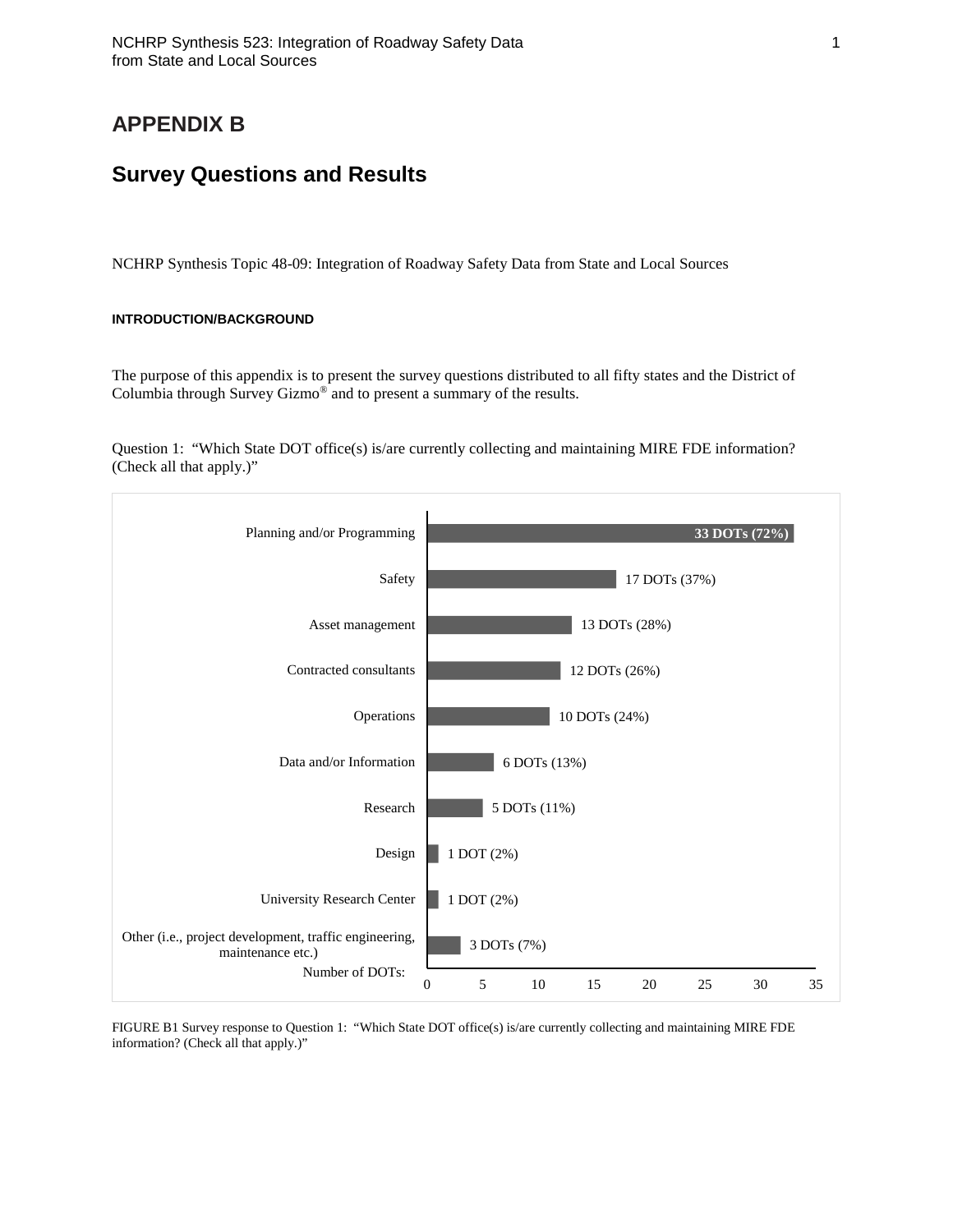Question 2: "What is the title of the office or staff member that oversees the MIRE FDE data collection and maintenance? Please provide a link to the website, if available."

TABLE B1 Survey response to Question 2: "What is the title of the office or staff member that oversees the MIRE FDE data collection and maintenance? Please provide a link to the website, if available."

| <b>DOT</b><br><b>Office or Staff Member Title</b> |                                                                                                                                                                          | Link to Website (when provided)                                                                                                |  |  |
|---------------------------------------------------|--------------------------------------------------------------------------------------------------------------------------------------------------------------------------|--------------------------------------------------------------------------------------------------------------------------------|--|--|
| Alabama                                           | Data Collection/Data Management<br>Office Surveying and Mapping Section                                                                                                  |                                                                                                                                |  |  |
| Alaska                                            | <b>Highway Inventory Manager</b>                                                                                                                                         | dot.alaska.gov/stwdplng/mapping                                                                                                |  |  |
| Arizona                                           | (1) Traffic Monitoring Group; (2) MPD-<br>GIS Group, Pavement Management<br>Section; (3) Local Governments                                                               | http://www.azdot.gov/planning/DataandAnalysis<br>http://www.azdot.gov/docs/default-source/maps/2016-<br>map-book.pdf?sfvrsn=12 |  |  |
| Arkansas                                          | Division of System Information and<br>Research                                                                                                                           | http://www.arkansashighways.com/System_Info_and_R<br>esearch/system_information.aspx                                           |  |  |
| California                                        | To be determined as: HPMS, Traffic<br>Accident Surveillance and Analysis<br>System (TASAS), and/or Traffic<br>Operations                                                 |                                                                                                                                |  |  |
| Colorado                                          | Data Management Unit Manager                                                                                                                                             |                                                                                                                                |  |  |
| Connecticut                                       | Transportation Supervising Planner -<br>Roadway Inventory                                                                                                                |                                                                                                                                |  |  |
| Florida                                           | <b>Transportation Data and Analytics</b>                                                                                                                                 |                                                                                                                                |  |  |
| Georgia                                           | Office of Transportation Data (OTD),<br>Division of Permits and Operations                                                                                               |                                                                                                                                |  |  |
| Illinois                                          | Planning and Systems Section Chief                                                                                                                                       |                                                                                                                                |  |  |
| Idaho                                             | Idaho Transportation Department (ITD)<br>does not collect MIRE FDE as part of<br>standard business, except on the state<br>highway system and HPMS local road<br>samples |                                                                                                                                |  |  |
| Iowa                                              | Office of Research and Analytics                                                                                                                                         |                                                                                                                                |  |  |
| Kansas                                            | Bureau of Transportation Planning (GIS<br>Unit, Traffic and Field Operations Unit),<br>Bureau of Transportation Safety and<br>Technology                                 | http://ksdot.maps.arcgis.com/home/index.html                                                                                   |  |  |
| Kentucky                                          | Division of Planning - Data Management<br>Branch                                                                                                                         | http://transportation.ky.gov/Planning/Pages/Roadway-<br>Information-and-Data.aspx                                              |  |  |
| Louisiana                                         | Data Collection and Analysis Section<br>Administrator                                                                                                                    |                                                                                                                                |  |  |
| Maine                                             | Results and Information Office                                                                                                                                           |                                                                                                                                |  |  |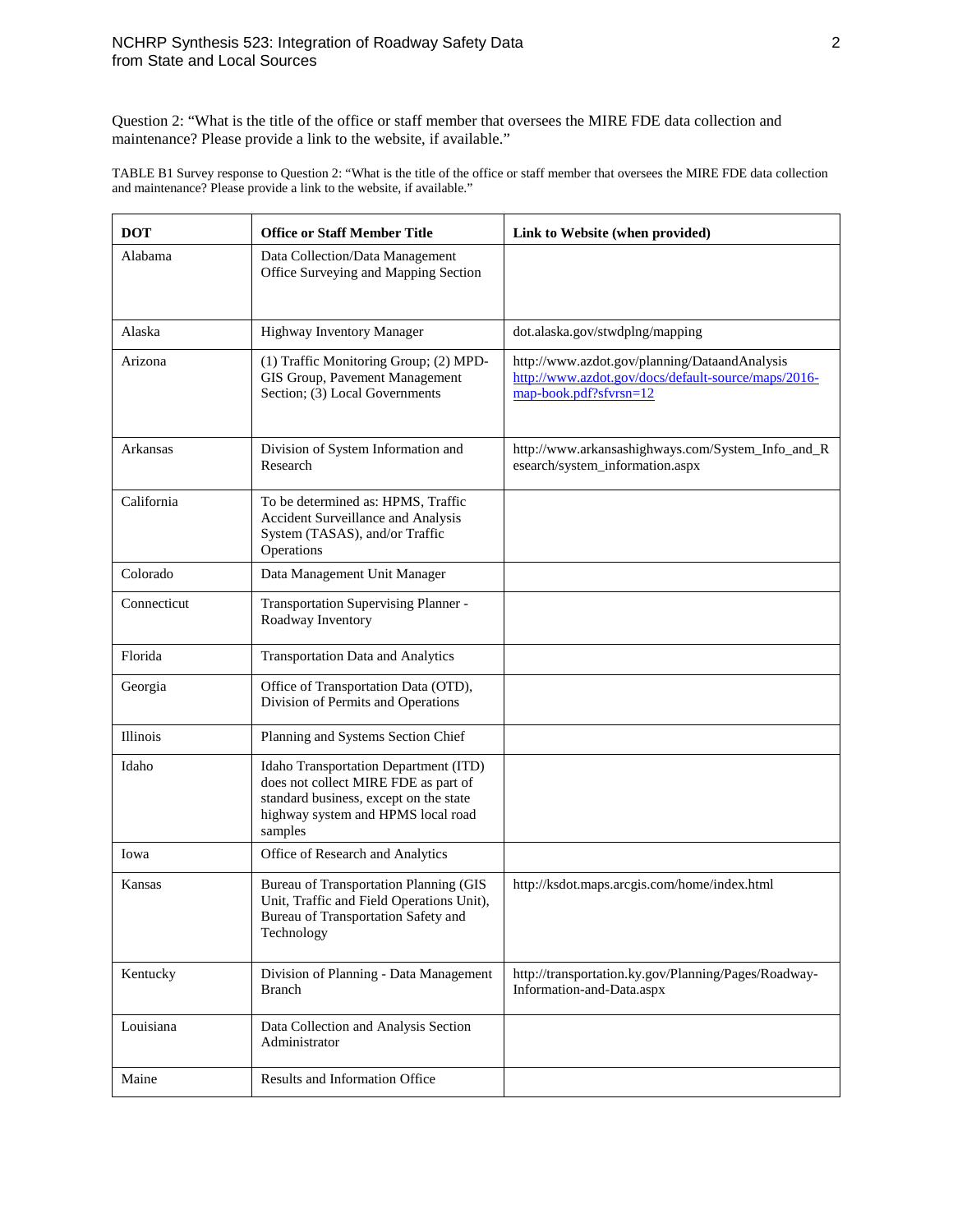| <b>DOT</b>     | <b>Office or Staff Member Title</b>                                                                 | Link to Website (when provided)                                                           |  |  |
|----------------|-----------------------------------------------------------------------------------------------------|-------------------------------------------------------------------------------------------|--|--|
| Maryland       | Data Services Division (DSD)                                                                        | http://roads.maryland.gov/Index.aspx?PageId=125#DS<br>D                                   |  |  |
| Massachusetts  | Office of Transportation Planning and<br><b>Highway Safety</b>                                      |                                                                                           |  |  |
| Michigan       | Safety Analysis Engineer                                                                            |                                                                                           |  |  |
| Minnesota      | Office of Transportation System<br>Management                                                       | http://www.dot.state.mn.us/tda/                                                           |  |  |
| Mississippi    | <b>Planning Division</b>                                                                            |                                                                                           |  |  |
| Missouri       | <b>Systems Analysis Engineer</b>                                                                    |                                                                                           |  |  |
| Montana        | Data and Statistics Bureau Manager                                                                  | http://www.mdt.mt.gov/mdt/organization/railtran.shtml                                     |  |  |
| Nebraska       | Roadway Asset Management                                                                            |                                                                                           |  |  |
| Nevada         | Roadway Systems                                                                                     |                                                                                           |  |  |
| New Hampshire  | Bureau of Planning and Community<br>Assistance                                                      | http://www.nh.gov/dot/org/projectdevelopment/plannin<br>g/index.htm                       |  |  |
| New Jersey     | Bureau of Data and Safety                                                                           |                                                                                           |  |  |
| New Mexico     | Data Management Bureau Chief                                                                        |                                                                                           |  |  |
| New York       | Highway Data Service Bureau under<br>Office of Technical Services Of<br><b>Engineering Division</b> | https://www.dot.ny.gov/divisions/engineering/technical-<br>services/highway-data-services |  |  |
| North Carolina | <b>Transportation Asset Analytics</b>                                                               |                                                                                           |  |  |
| North Dakota   | Assistant Planning/Asset Management<br>Engineer                                                     |                                                                                           |  |  |
| Ohio           | Office of Technical Services                                                                        |                                                                                           |  |  |
| Pennsylvania   | (1) Bureau of Planning and Research; (2)<br>The Bureau of Maintenance &<br>Operations               |                                                                                           |  |  |
| Rhode Island   | <b>Asset Information Systems</b>                                                                    |                                                                                           |  |  |
| South Carolina | Road Data Services                                                                                  |                                                                                           |  |  |
| South Dakota   | <b>Transportation Inventory Management</b>                                                          |                                                                                           |  |  |
| Tennessee      | <b>Assistant Director, Long Range Planning</b><br>Division Office                                   |                                                                                           |  |  |
| Texas          | Transportation, Planning and<br>Programming Division                                                |                                                                                           |  |  |
| Utah           | Traffic and Safety                                                                                  | http://www.udot.utah.gov/main/f?p=100:pg:0:::1:T,V:1<br>87,                               |  |  |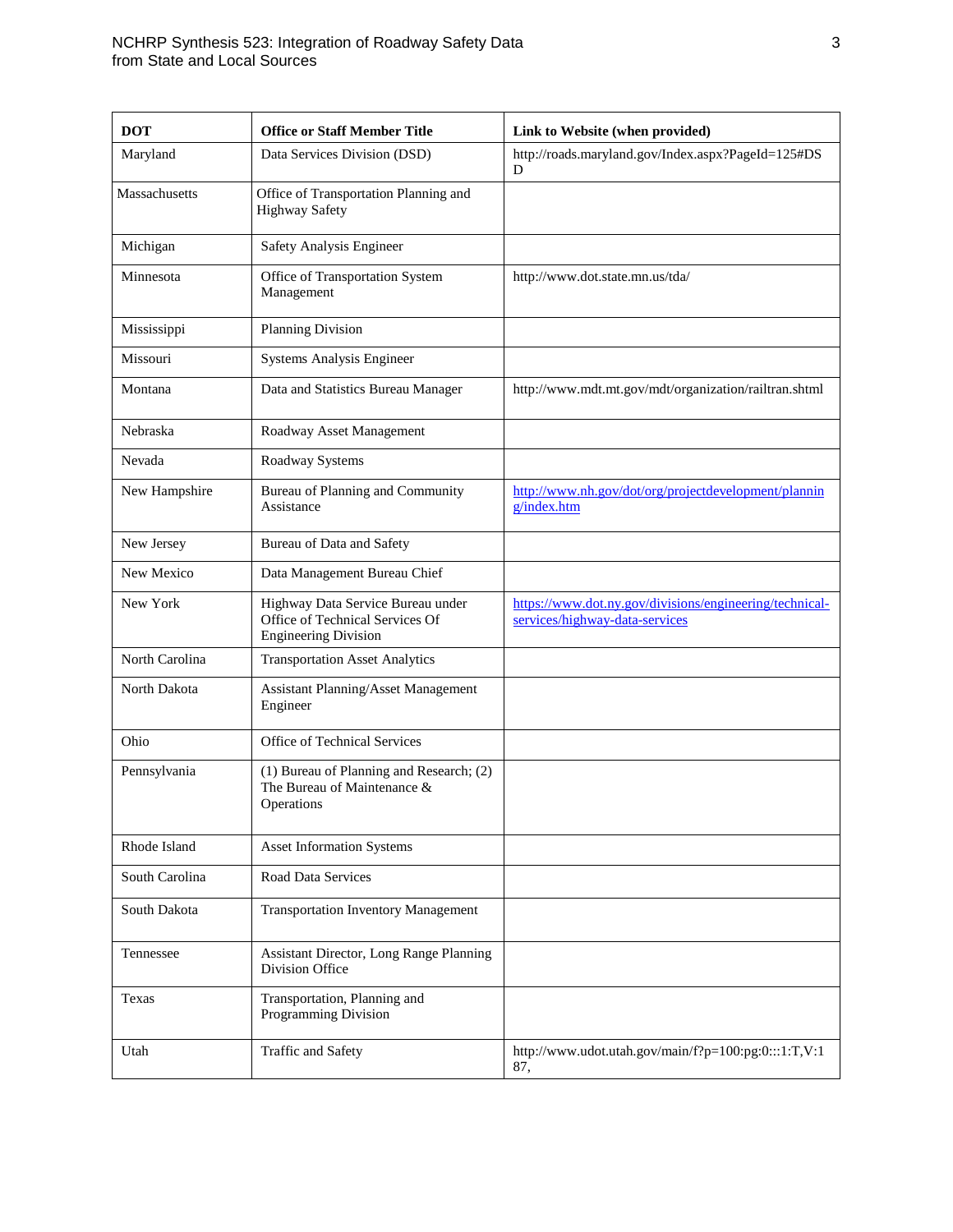| <b>DOT</b>       | <b>Office or Staff Member Title</b>                                                                              | Link to Website (when provided)               |
|------------------|------------------------------------------------------------------------------------------------------------------|-----------------------------------------------|
| Vermont          | (1) HPMS Coordinator in VTrans Asset<br>Management and Performance Bureau,<br>Data Section. (2) Traffic Research |                                               |
| Virginia         | Roadway Inventory Maintenance,<br>Maintenance Division                                                           |                                               |
| Washington       | Transportation Data, GIS and Modeling<br>Office                                                                  |                                               |
| Washington, D.C. | <b>IT/GIS</b>                                                                                                    |                                               |
| West Virginia    | Geographic Transportation Information<br>Group                                                                   | http://gis.transportation.wv.gov/arcgis/rest/ |
| Wisconsin        | Bureau of State Highways Programs                                                                                |                                               |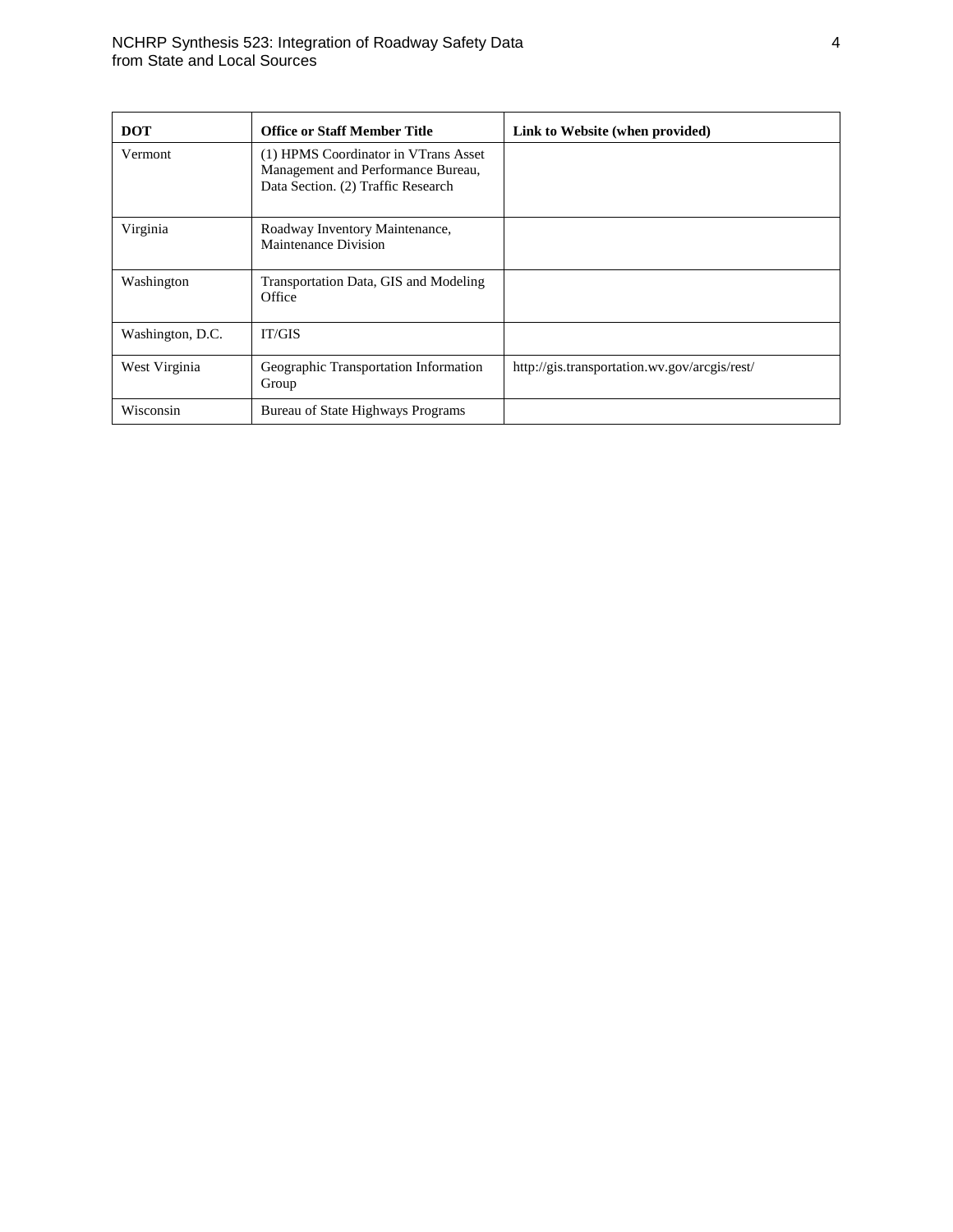Question 3: "Does this office collect and maintain the local road MIRE FDE data, in addition to the state road data?"

TABLE B2 Survey response to Question 3: "Does this office collect and maintain the local road MIRE FDE data, in addition to the state road data?"

| <b>Response Type</b> | <b>Response Rate</b> |  |  |
|----------------------|----------------------|--|--|
| Yes                  | 70.5% (31 DOTs)      |  |  |
| N <sub>o</sub>       | 29.5% (13 DOTs)      |  |  |

### Question 4: "How is local road MIRE FDE data collected and maintained? (Check all that apply.)"



FIGURE B2 Survey response to Question 4: "How is local road MIRE FDE data collected and maintained? (Check all that apply.)"

Question 5: "Is there a future program being developed in order to collect MIRE FDE on local roads?"

TABLE B3 Survey response to Question 5: "Is there a future program being developed in order to collect MIRE FDE on local roads?"

| <b>Response Type</b> | <b>Response Rate</b> |  |  |
|----------------------|----------------------|--|--|
| Yes                  | 61.5% (8 DOTs)       |  |  |
| No                   | 38.5% (5 DOTs)       |  |  |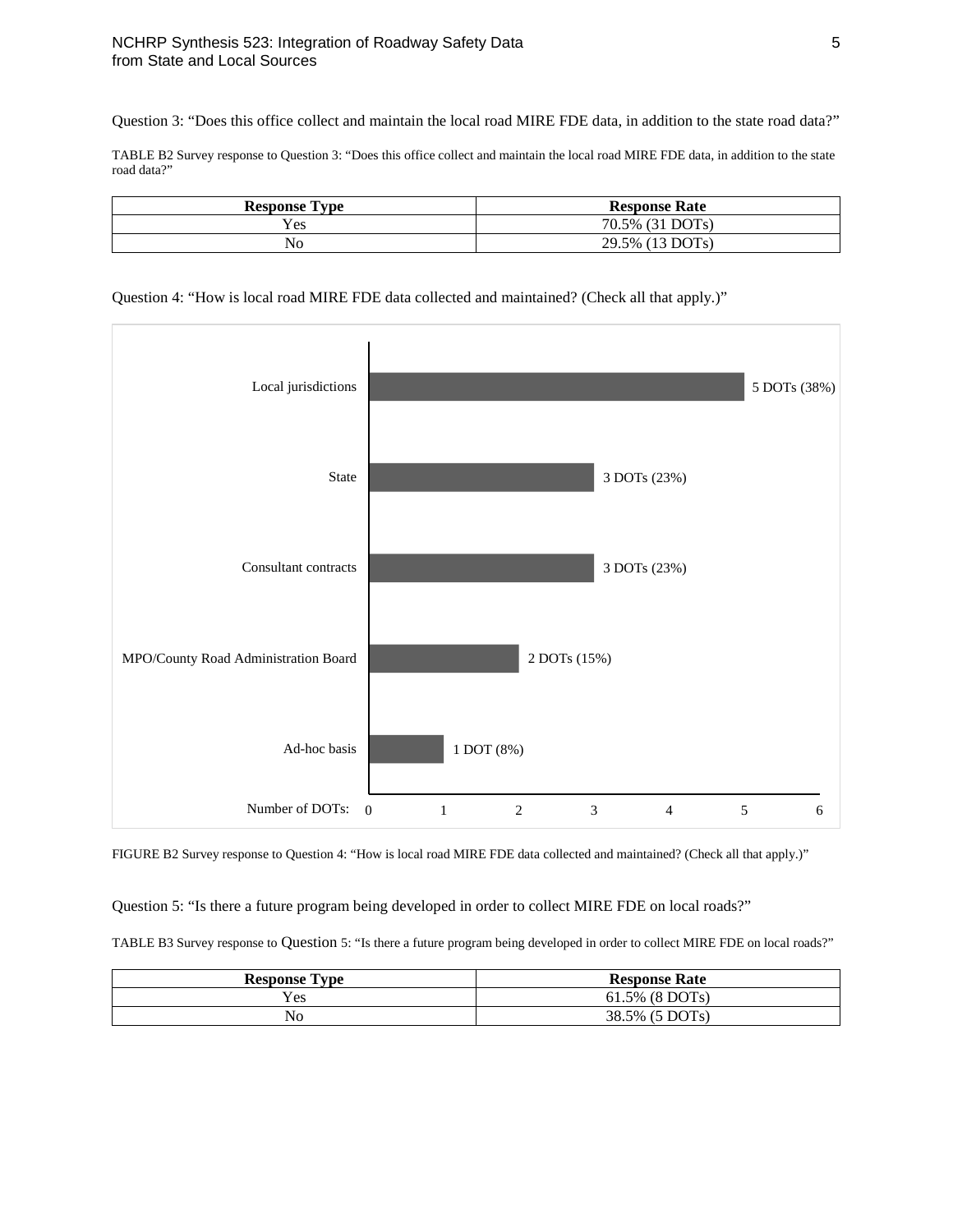Question 6: "What is the title of this program and in which office of the DOT will it be managed? Please provide some details of the program as well."

TABLE B4 Survey response to Question 6: "What is the title of this program and in which office of the DOT will it be managed? Please provide some details of the program as well."

| <b>DOT</b>                                   | <b>Office to Manage Program</b>                                                                                                           | <b>Details of Program</b>                                                                                                                                                                                                                                                                                                                                                                                                                                                                                                                                                                                                                                                                                                                                                                                                                                      |  |  |
|----------------------------------------------|-------------------------------------------------------------------------------------------------------------------------------------------|----------------------------------------------------------------------------------------------------------------------------------------------------------------------------------------------------------------------------------------------------------------------------------------------------------------------------------------------------------------------------------------------------------------------------------------------------------------------------------------------------------------------------------------------------------------------------------------------------------------------------------------------------------------------------------------------------------------------------------------------------------------------------------------------------------------------------------------------------------------|--|--|
| Arkansas                                     | System Information and Research<br><b>Division</b>                                                                                        | Currently in planning phase.                                                                                                                                                                                                                                                                                                                                                                                                                                                                                                                                                                                                                                                                                                                                                                                                                                   |  |  |
| Florida                                      | Unknown at this time.                                                                                                                     | The DOT is redesigning the current roadway Information<br>Management Data.                                                                                                                                                                                                                                                                                                                                                                                                                                                                                                                                                                                                                                                                                                                                                                                     |  |  |
| Kansas                                       | Transportation Planning; (2) GIS<br>(1)<br>Database<br>K-Hub<br>(2)<br>(https://www.fhwa.dot.gov/innova<br>tion/grants/projects/ks14.cfm) | K-Hub is a project to comply with FHWA's All Road Network of<br>Linear Referenced Data (ARNOLD) requirements for statewide<br>LRS for all public roads, which received Accelerated Innovation<br>Deployment Grant for Geospatial Data Collaboration. The DOT<br>will use NG911 roadway geometry and data along with<br>transportation data sets to be incorporated into a statewide LRS<br>system. Upon completion of the project, Kansas DOT will make its<br>transportation data on the LRS available to other state agencies,<br>cities, counties, and MPO. K-Hub is expected to be complete by<br>the Fall of 2018, which will facilitate data sharing with local<br>government partners and encourage them to share their data with<br>the DOT. Kansas DOT is currently unable to offer incentives to<br>local governments for sharing data with the DOT. |  |  |
| Michigan                                     | Unknown at this time                                                                                                                      | More information will be known upon submission of safety plan to<br>FHWA later in 2017.                                                                                                                                                                                                                                                                                                                                                                                                                                                                                                                                                                                                                                                                                                                                                                        |  |  |
| New Mexico                                   | Data Management Bureau                                                                                                                    | Currently being coordinated with the Data Management Bureau and<br><b>HSIP</b> Program.                                                                                                                                                                                                                                                                                                                                                                                                                                                                                                                                                                                                                                                                                                                                                                        |  |  |
| Utah                                         | (1) Traffic & Safety Division; (2) GIS<br>group                                                                                           | A majority of the data for safety analysis efforts are being collected<br>through the usRAP program. This data is being made available to<br>local jurisdictions, who will update and maintain the data.                                                                                                                                                                                                                                                                                                                                                                                                                                                                                                                                                                                                                                                       |  |  |
| Washington                                   | Unknown at this time                                                                                                                      | MIRE FDE elements are currently collected on state system and the<br>local system to meet HPMS requirements which is sample-based.                                                                                                                                                                                                                                                                                                                                                                                                                                                                                                                                                                                                                                                                                                                             |  |  |
| Washington,<br>Unknown at this time.<br>D.C. |                                                                                                                                           | The program will build a detailed inventory of roadway lane<br>characteristics such as width and directionality type. These<br>additional attributes will be coupled with automated Python scripts<br>to generate the MIRE FDE which are not already captured from<br>HPMS.                                                                                                                                                                                                                                                                                                                                                                                                                                                                                                                                                                                    |  |  |

Question 7: "Does the state DOT perform quality assurance/quality control (QA/QC) on collected local data?"

TABLE B5a Survey response to Question 7: "Does the state DOT perform quality assurance/quality control (QA/QC) on collected local data?"

| <b>Response Type</b>                           | <b>Response Rate</b> |
|------------------------------------------------|----------------------|
| Yes                                            | 51.6% (16 DOTs)      |
| Partially done. Please explain extent of OA/OC | 45.2% (14 DOTs)      |
| No                                             | 3.2% (1 DOT)         |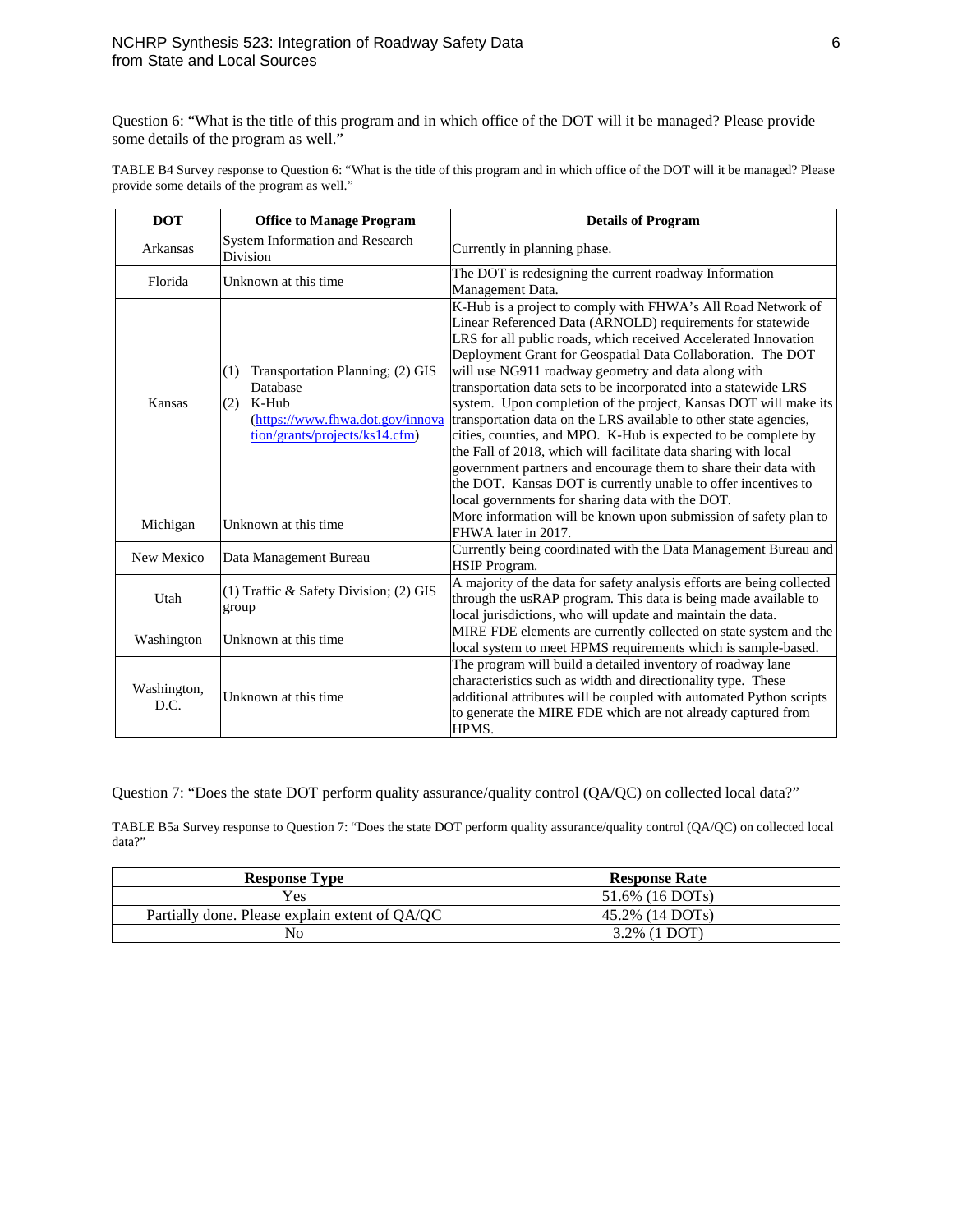TABLE B5b Survey response to Question 7: "Does the state DOT perform quality assurance/quality control (QA/QC) on collected local data? The extent of QA/QC"

| <b>DOT</b>      | Details Provided on the Extent of QA/QC Performed                                                         |  |  |
|-----------------|-----------------------------------------------------------------------------------------------------------|--|--|
| Arkansas        | Random spot checking to look for glaring errors.                                                          |  |  |
| Georgia         | Dependent on element and/or stored business rule validations.                                             |  |  |
| <b>Illinois</b> | District personnel will review data with locals.                                                          |  |  |
| Maine           | Adjust as needed.                                                                                         |  |  |
| Minnesota       | Scripts to check for validity.                                                                            |  |  |
| <b>Nebraska</b> | Use aerials as a check.                                                                                   |  |  |
| Ohio            | Combination of staff and consultant.                                                                      |  |  |
| Tennessee       | On trend data.                                                                                            |  |  |
| Texas           | Spatial extent of roadway.                                                                                |  |  |
| Vermont         | Not all data exists for all local roads yet.                                                              |  |  |
| West Virginia   | Questionnaire to locality.                                                                                |  |  |
| Wisconsin       | All administrative data and certified miles are validated annually; physical attributes are not<br>QA/QC. |  |  |

Question 8: "What is the level of QA/QC? (Check all that apply.)"



FIGURE B3 Survey response to Question 8: "What is the level of QA/QC? (Check all that apply.)"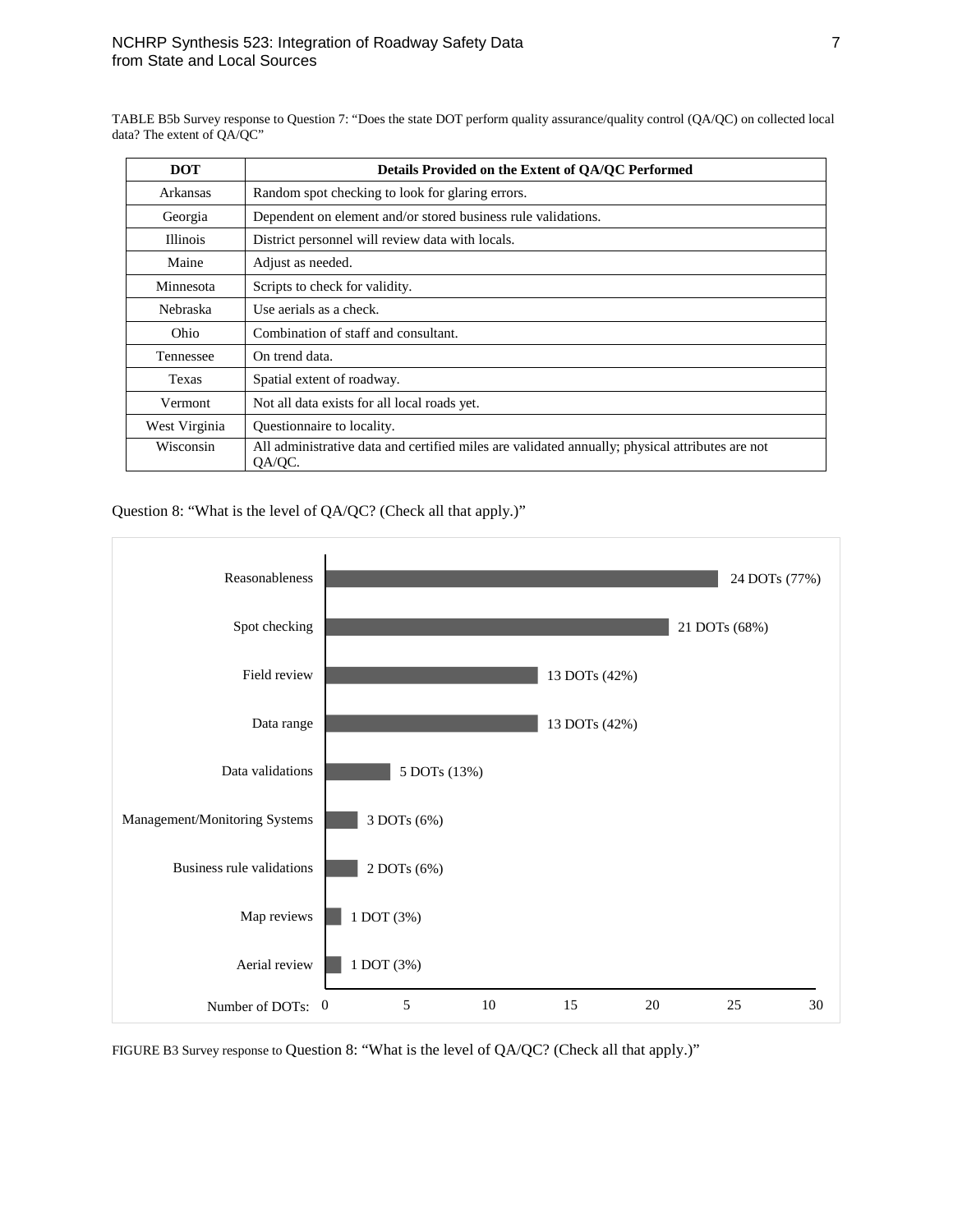Question 9: "The table below represents the relevant items for MIRE Fundamental Data Elements for Non-Local (based on functional classification; Code 1-6) Paved Roads Tell us what MIRE FDE are collected in your state. Check All that Apply"

TABLE B6 Survey response to Question 9: "The table below represents the relevant items for MIRE Fundamental Data Elements for Non-Local (based on functional classification; Code 1-6) Paved Roads Tell us what MIRE FDE are collected in your state. Check All that Apply"

| <b>Segment Element</b>                                     | # of DOTs |
|------------------------------------------------------------|-----------|
| Segment Identifier                                         | 38        |
| Route Number*                                              | 44        |
| Route/street Name*                                         | 43        |
| Federal Aid/Route Type*                                    | 44        |
| Rural/Urban Designation*                                   | 43        |
| Surface Type*                                              | 42        |
| Begin Point Segment Descriptor*                            | 42        |
| End Point Segment Descriptor*                              | 42        |
| Segment Length*                                            | 43        |
| Direction of Inventory                                     | 39        |
| Functional Class*                                          | 44        |
| Median Type                                                | 36        |
| Access Control*                                            | 41        |
| One/Two-Way Operations*                                    | 42        |
| Number of Through Lanes*                                   | 42        |
| Average Annual Daily Traffic (AADT)*                       | 42        |
| AADT Year*                                                 | 42        |
| Type of Government Ownership*                              | 44        |
| <b>Intersection Element</b>                                | # of DOTs |
| Unique Junction Identifier                                 | 24        |
| Location Identifier for Road 1 Crossing Point              | 25        |
| Location Identifier for Road 2 Crossing Point              | 24        |
| Intersection/Junction Geometry                             | 23        |
| Intersection/Junction Traffic Control                      | 21        |
| AADT [for Each Intersecting Road]                          | 29        |
| AADT Year [for Each Intersecting Road]                     | 29        |
| Unique Approach Identifier                                 | 18        |
| <b>Interchange/Ramp Element</b>                            | # of DOTs |
| Unique Interchange Identifier                              | 26        |
| Location Identifier for Roadway at Beginning Ramp Terminal | 33        |
| Location Identifier for Roadway at Ending Ramp Terminal    | 34        |
| Ramp Length                                                | 38        |
| Roadway Type at Beginning Ramp Terminal                    | 27        |
| Roadway Type at Ending Ramp Terminal                       | 27        |
| Interchange Type                                           | 22        |
| Ramp AADT*                                                 | 35        |
| Year of Ramp AADT*                                         | 33        |
| Functional Class*                                          | 41        |
| Type of Government Ownership*                              | 40        |

\* Represent the required Highway Performance Monitoring System items.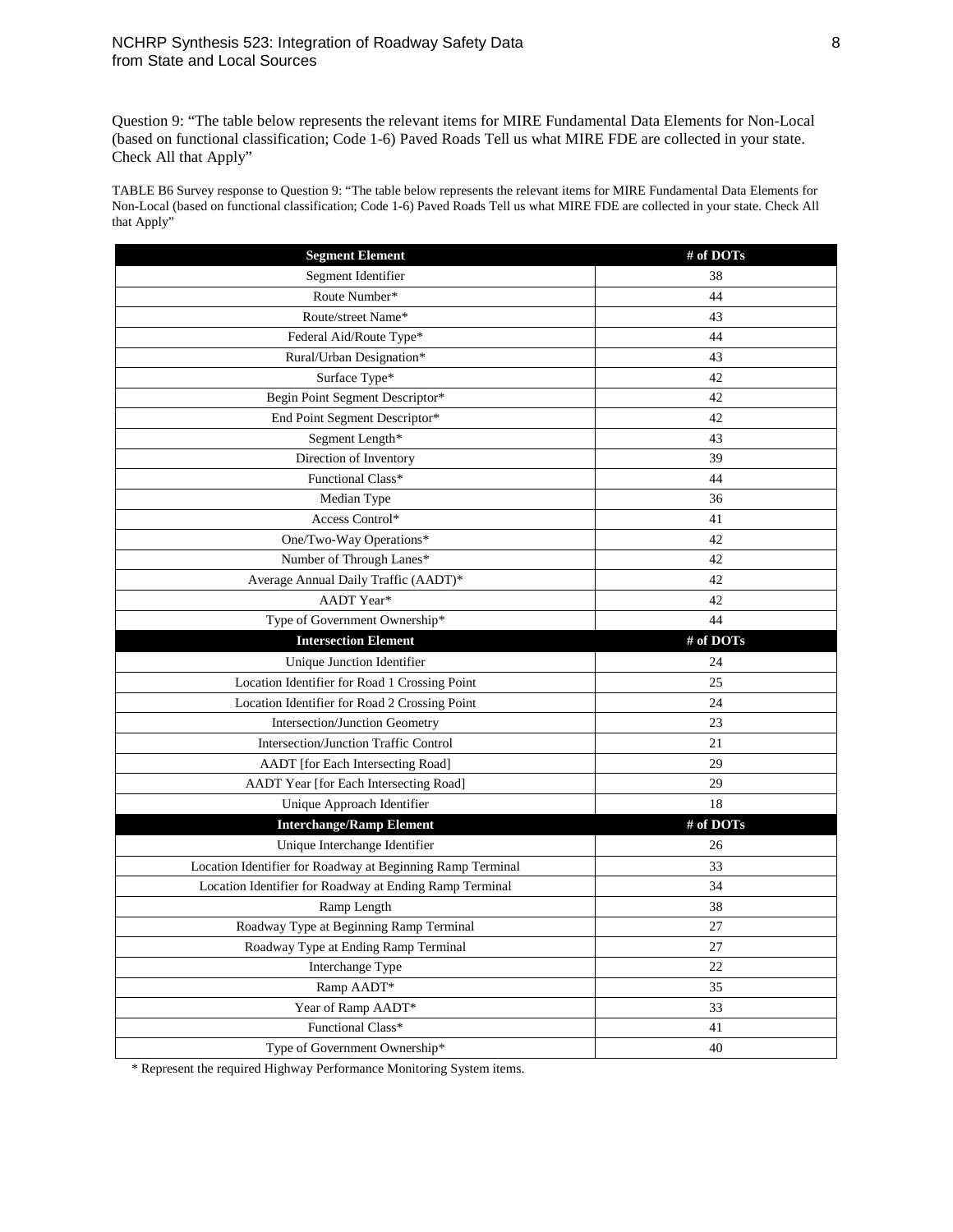Question 10: "The table below represents the relevant items for MIRE Fundamental Data Elements for Local (based on functional classification; Code 7) Paved Roads. Tell us what MIRE FDE are collected in your state. Check All that Apply"

TABLE B7 Survey response to Question 10: "The table below represents the relevant items for MIRE Fundamental Data Elements for Local (based on functional classification; Code 7) Paved Roads. Tell us what MIRE FDE are collected in your state. Check All that Apply"

| No. of DOTs collecting MIRE FDE<br><b>MIRE FDE for Local Paved Roads</b> |                                 |  |  |  |
|--------------------------------------------------------------------------|---------------------------------|--|--|--|
| 41                                                                       | Functional Class*               |  |  |  |
| 40                                                                       | Rural/Urban Designation*        |  |  |  |
| 39                                                                       | Type of Governmental Ownership* |  |  |  |
| 37                                                                       | Begin Point Segment Descriptor* |  |  |  |
| 37                                                                       | End Point Segment Descriptor*   |  |  |  |
| 36                                                                       | Segment Identifier              |  |  |  |
| 32<br>Surface Type*                                                      |                                 |  |  |  |
| 31                                                                       | Average Annual Daily Traffic*   |  |  |  |
| 30                                                                       | Number of Through Lanes*        |  |  |  |

\* Represent the required Highway Performance Monitoring System items.

Question 11: "The table below represents the relevant items for MIRE Fundamental Data Elements for Unpaved Roads. Tell us what MIRE FDE are collected in your state. Check All that Apply"

TABLE B8 Survey response to Question 11: "The table below represents the relevant items for MIRE Fundamental Data Elements for Unpaved Roads. Tell us what MIRE FDE are collected in your state. Check All that Apply"

| No. of DOTs collecting MIRE FDE | <b>MIRE FDE for Local Paved Roads</b> |
|---------------------------------|---------------------------------------|
| 40                              | Functional Class*                     |
| 38                              | Type of Governmental Ownership*       |
| 36                              | Begin Point Segment Descriptor*       |
| 36                              | End Point Segment Descriptor*         |
|                                 | Segment Identifier                    |

\* Represent the required Highway Performance Monitoring System items.

Question 12: "What is the status of the MIRE FDE data collection efforts in your state?"

TABLE B9 Survey response to Question 12: "What is the status of the MIRE FDE data collection efforts in your state?"

| <b>Local (Non-State)</b>                | <b>State Owned Roadway System</b> |                      |                          |                          |                     |                                                  |                                          |
|-----------------------------------------|-----------------------------------|----------------------|--------------------------|--------------------------|---------------------|--------------------------------------------------|------------------------------------------|
| <b>Owned</b> ) Roadway<br><b>System</b> | $0\%$ to<br>19%                   | $20\%$ to<br>39%     | $40\%$ to<br>59%         | 60%<br>to<br>79%         | 80% to 99%          | 100%                                             | <b>Total</b><br><b>Number</b><br>of DOTs |
| $0\%$ to $19\%$                         | -                                 | ND                   | $\overline{\phantom{0}}$ | $\overline{\phantom{a}}$ | AZ, CA, MO          | AR, FL, NC, NM,<br>PA, UT                        | 10                                       |
| 20% to 39%                              |                                   | AL                   | $\overline{\phantom{a}}$ | $\overline{\phantom{a}}$ | KS, MN, NJ,<br>WA   |                                                  | 5                                        |
| 40\% to 59\%                            |                                   |                      | $\overline{\phantom{a}}$ | AK                       |                     | NY, TX                                           | 3                                        |
| 60% to 79%                              | -                                 |                      | $\overline{\phantom{a}}$ | DC                       | GA, MI              |                                                  | 3                                        |
| 80% to 99%                              |                                   |                      | $\overline{a}$           | <b>VT</b>                | CT, IA, ME,<br>SC.  | MA, OH, SD, WV                                   | 9                                        |
| 100%                                    |                                   |                      |                          |                          |                     | CO, IL, KY, LA,<br>MT, NE, NH, NV<br>,RI, TN, WI | 11                                       |
| <b>Total Number of</b><br><b>DOTs</b>   | $\mathbf{0}$                      | $3*$ (include<br>VA) | $1*$ (include<br>MD)     | 3                        | 14* (include<br>MS) | 23                                               |                                          |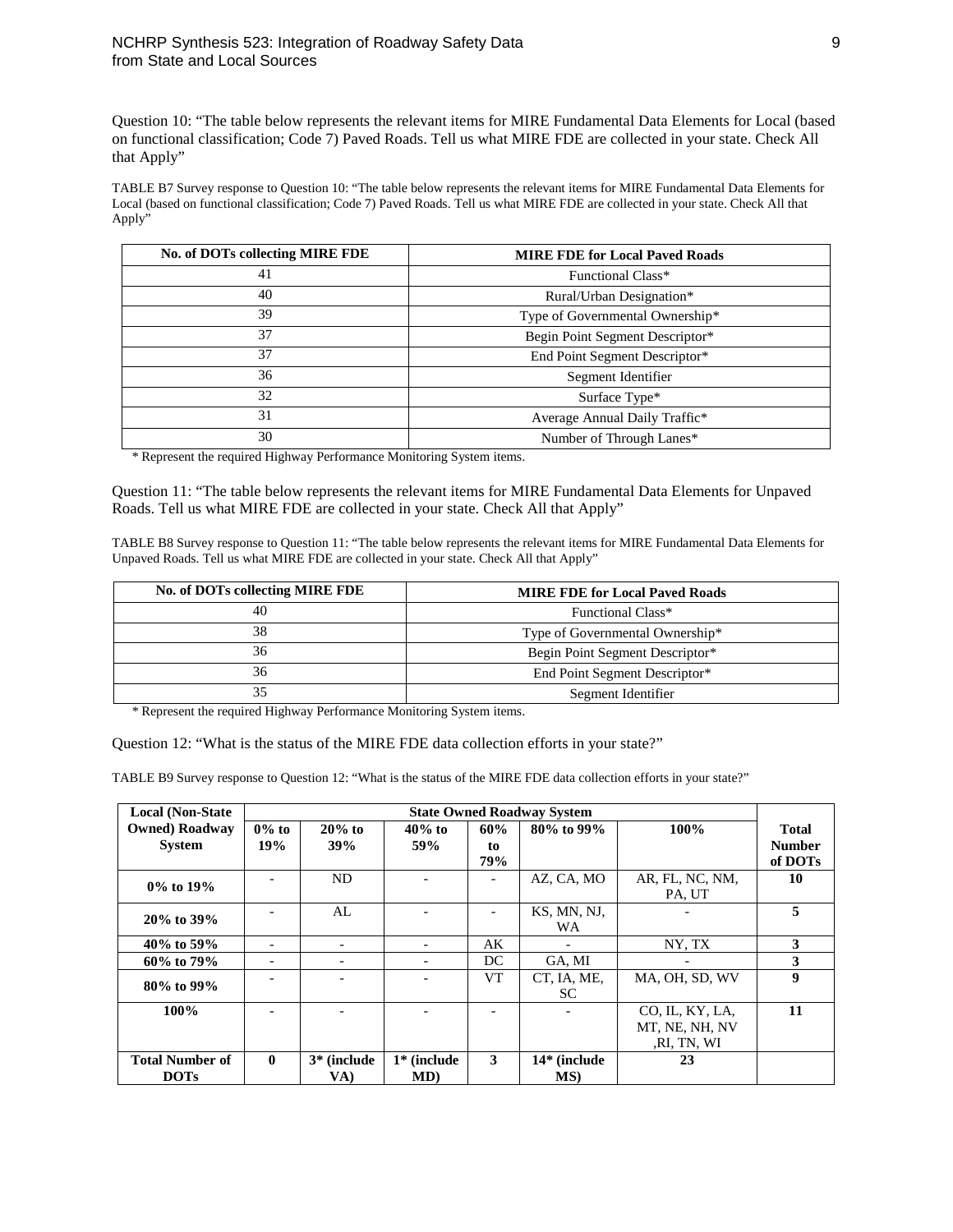Question 13:" Is this data updated and/or maintained?"

TABLE B10 Survey response to Question 13:" Is this data updated and/or maintained?"

| <b>Response Type</b>               | <b>Response Rate</b> |
|------------------------------------|----------------------|
| <b>Yes</b>                         | 81.8% (36 DOTs)      |
| Other. Please provide the details. | 18.2% (8 DOTs)       |

| Count | <b>Other Response</b>                                                                                 |
|-------|-------------------------------------------------------------------------------------------------------|
|       | On an annual basis                                                                                    |
|       | On an as-needed basis-Seldom!                                                                         |
|       | Once a complete data set has been collected, maintenance and update plans will be developed           |
|       | Only for HPMS Purposes                                                                                |
|       | We are developing a plan to work with Locals to maintain/update this data through an online<br>portal |
|       | Partially updated and/or maintained                                                                   |

Question 14: "How often is the data updated? (Check all that apply.)"



FIGURE B4 Survey response to Question 14: "How often is the data updated? (Check all that apply.)"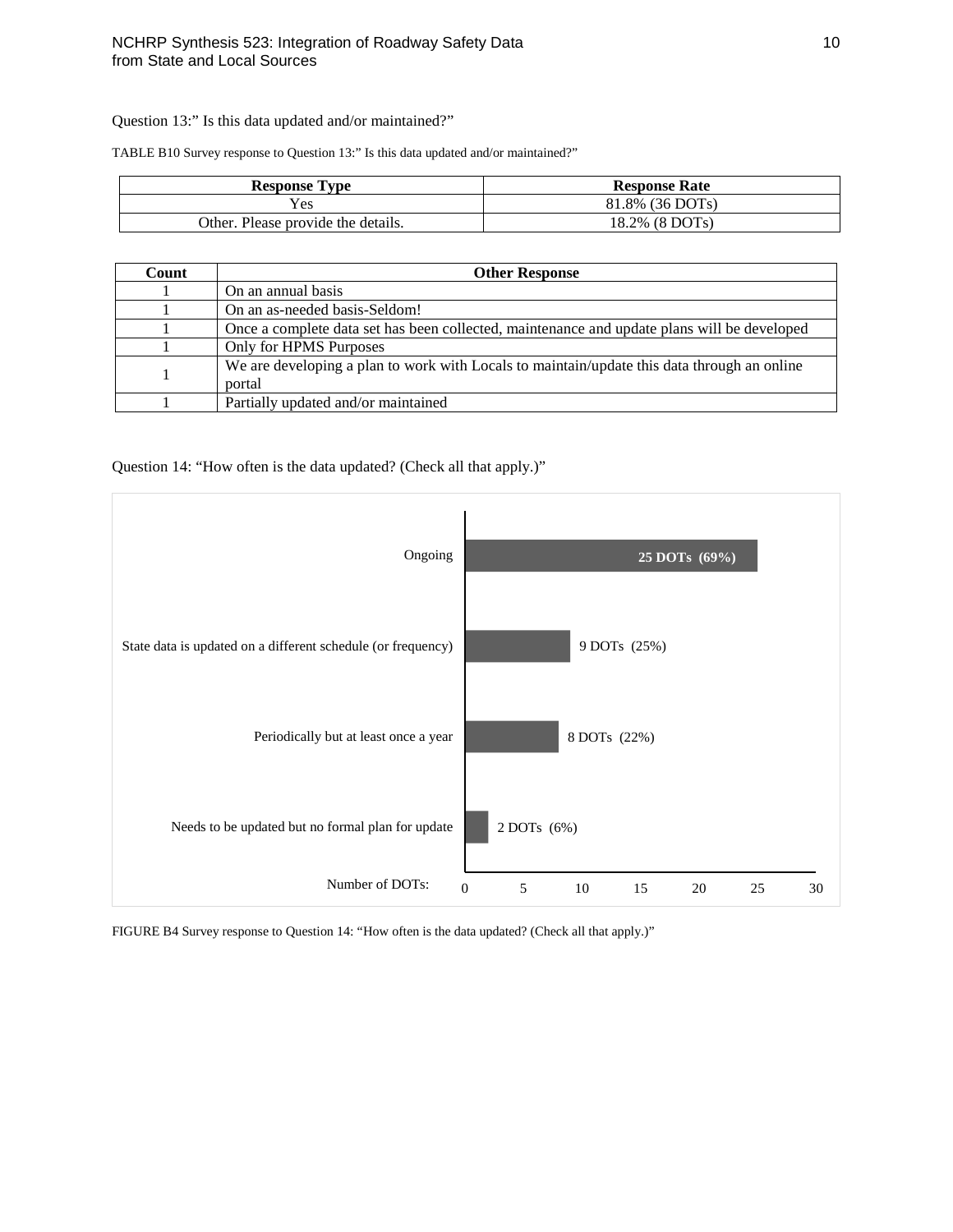

Question 15: "Which State DOT office is responsible for the updates of MIRE FDE data? (Check all that apply.)"

FIGURE B5 Survey response to Question 15: "Which State DOT office is responsible for the updates of MIRE FDE data? (Check all that apply.)"

Question 16: "Are there various state DOT databases (planning, operations, safety, etc.)?"

TABLE B11 Survey response to Question 16: "Are there various state DOT databases (planning, operations, safety, etc.)?"

| <b>Response Type</b> | <b>Response Rate</b> |
|----------------------|----------------------|
| <b>Yes</b>           | 84.1% (37 DOTs)      |
| No                   | 15.9% (7 DOTs)       |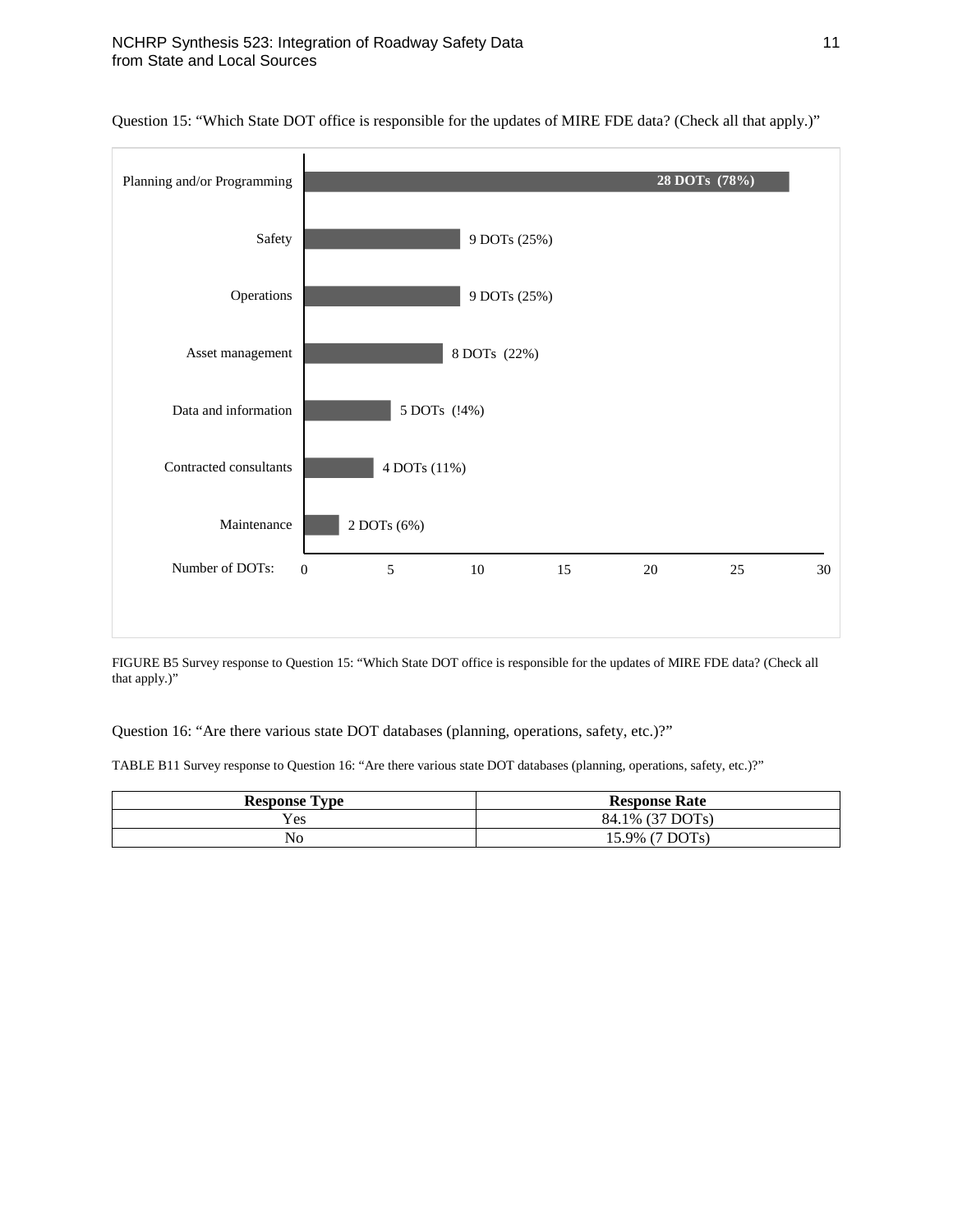

Question 17: "Are these databases compatible with each other?"

FIGURE B6 Survey response to Question 17: "Are these databases compatible with each other?"

Question 18: "Of these databases which are compatible, which databases are being integrated into MIRE FDE? Please provide the details."

TABLE B12 Survey response to Question 18: "Of these databases which are compatible, which databases are being integrated into MIRE FDE? Please provide the details."

| <b>DOT</b>              | <b>Details Provided in Survey on Databases Being Integrated</b>                                                                                                                                                                                                                                                                                   |
|-------------------------|---------------------------------------------------------------------------------------------------------------------------------------------------------------------------------------------------------------------------------------------------------------------------------------------------------------------------------------------------|
| Alabama                 | LRS, HPMS                                                                                                                                                                                                                                                                                                                                         |
| Arkansas                | The ones that are used with GIS or LRS                                                                                                                                                                                                                                                                                                            |
| Arizona                 | Only the Multimodal Planning Division GIS's HPMS related databases that are LRS compliant                                                                                                                                                                                                                                                         |
| Iowa                    | Assets, Crash, Maintenance, Pavement Management                                                                                                                                                                                                                                                                                                   |
| Illinois                | Inventory houses the MIRE FDE data. Safety Engineering houses data that integrates with Inventory.<br>Operations is updating their system which will allow them to be able to integrate with inventory data.                                                                                                                                      |
| Louisiana               | Safety, Inventory, Management Systems, Maintenance, Bridge                                                                                                                                                                                                                                                                                        |
| Minnesota               | Roadway Characteristics is compatible. Crash, Pavement, Traffic, Bridge are being integrated                                                                                                                                                                                                                                                      |
| Massachusetts           | LRS, Intersections, Traffic, HPMS, Roadway Inventory, Safety Information Management Systems                                                                                                                                                                                                                                                       |
| North<br>Carolina       | Most of the databases are kept separately, but can be related back to each other through a common LRS.<br>For example, the crash database is separate from the roadway inventory database, but the systems use the<br>same county / route / milepost location references so they can be easily referenced to each other for<br>analysis purposes. |
| <b>New</b><br>Hampshire | Planning - Road Inventory; Operation-Traffic volumes; Planning - HPMS                                                                                                                                                                                                                                                                             |
| New Jersey              | Straight Line Diagrams (SLD) Database                                                                                                                                                                                                                                                                                                             |
| New Mexico              | Roadway Inventory System and Traffic Monitoring system                                                                                                                                                                                                                                                                                            |
| Nevada                  | Esri Products and the Nevada Citation and Accident Tracking System Data Warehouse                                                                                                                                                                                                                                                                 |
| New York                | Safety Information Management Systems, AgileAssets Inc., Roads and Highways, Office of Planning and<br>Program Management                                                                                                                                                                                                                         |
| Ohio                    | Road inventory and traffic monitoring                                                                                                                                                                                                                                                                                                             |
| Rhode Island            | Traffic counts, LRS, HPMS, Pavement database, etc.                                                                                                                                                                                                                                                                                                |
| South<br>Carolina       | Road Inventory Database                                                                                                                                                                                                                                                                                                                           |
| South Dakota            | Both state and non-state road inventories                                                                                                                                                                                                                                                                                                         |
| Virginia                | Road Inventory Management System, Traffic Management System, Statewide Planning System                                                                                                                                                                                                                                                            |
| Vermont                 | Most, if not all, as they use the same LRS.                                                                                                                                                                                                                                                                                                       |
| Washington              | Datamarts are SQL compatible                                                                                                                                                                                                                                                                                                                      |
| West Virginia           | Environmental Systems Research Institute Roads and Highways                                                                                                                                                                                                                                                                                       |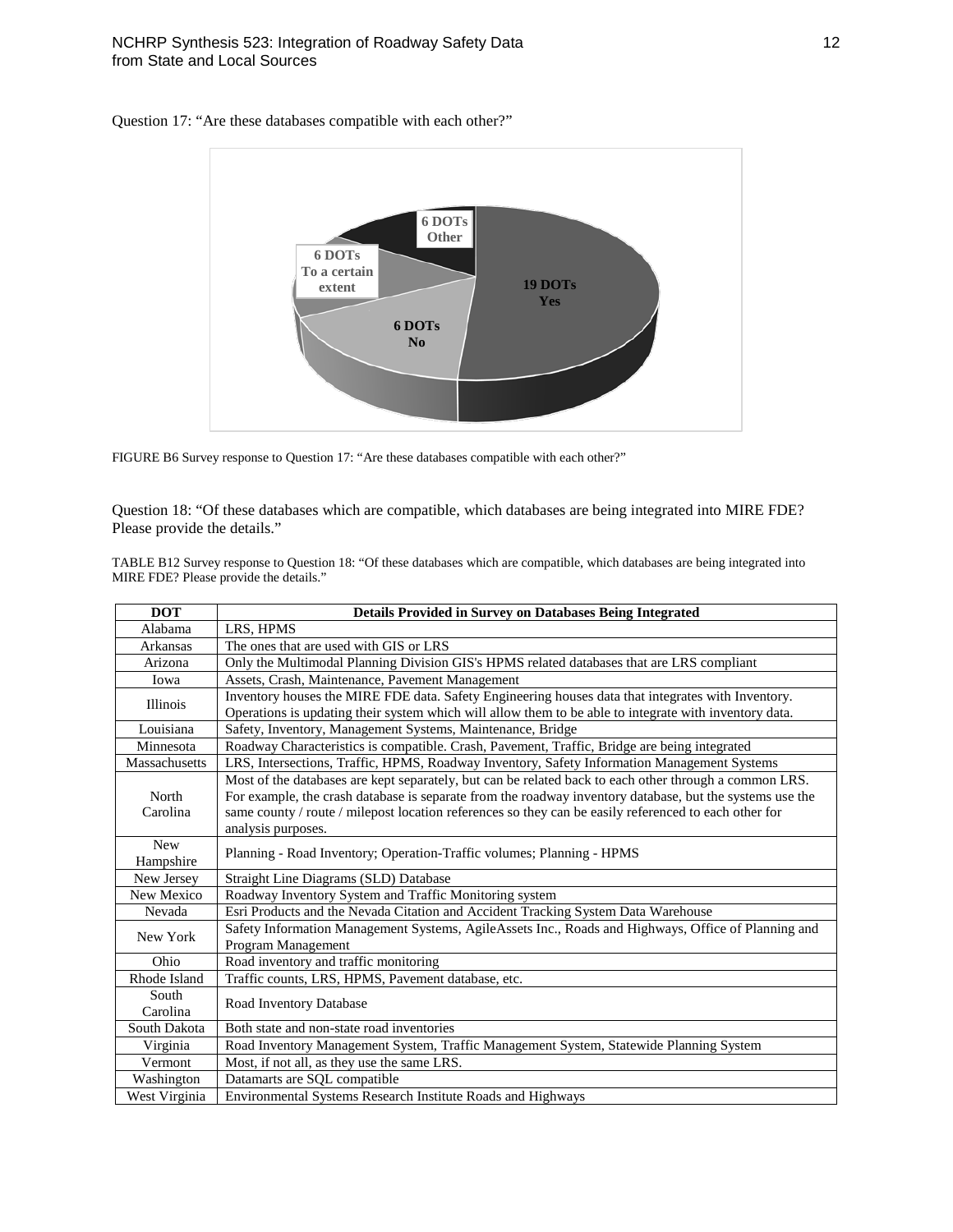Question 19: "Is the DOT currently integrating local roadway MIRE FDE data into the state DOT MIRE FDE system or systems?"

TABLE B13 Survey response to Question 19: "Is the DOT currently integrating local roadway MIRE FDE data into the state DOT MIRE FDE system or systems?"

| <b>Response Type</b>                                 | <b>Response Rate</b> |
|------------------------------------------------------|----------------------|
| Yes                                                  | 45.5% (20 DOTs)      |
| No, agency is not integrating the local roadway MIRE |                      |
| FDE data because agency already maintains it as part | 31.8% (14 DOTs)      |
| of the state database                                |                      |
| No, agency is not integrating the local roadway MIRE | 22.7% (10 DOTs)      |
| FDE data into the state DOT system                   |                      |

Question 20: "Please indicate the reasons why your state DOT does not integrate roadway safety MIRE FDE information on non-state owned roads. (Check all that apply.)"



FIGURE B7 Survey response to Question 20: "Please indicate the reasons why your state DOT does not integrate roadway safety MIRE FDE information on non-state owned roads. (Check all that apply.)"

Question 21: "If your state DOT does not integrate MIRE FDE data on local or tribal nation roads, is there a future program being developed in order to do so?"

TABLE B14 Survey response to Question 21: "If your state DOT does not integrate MIRE FDE data on local or tribal nation roads, is there a future program being developed in order to do so?"

| <b>Response Type</b> | <b>Response Rate</b> |
|----------------------|----------------------|
| Yes.                 | 37.5% (9 DOTs)       |
| No                   | 62.5% (15 DOTs)      |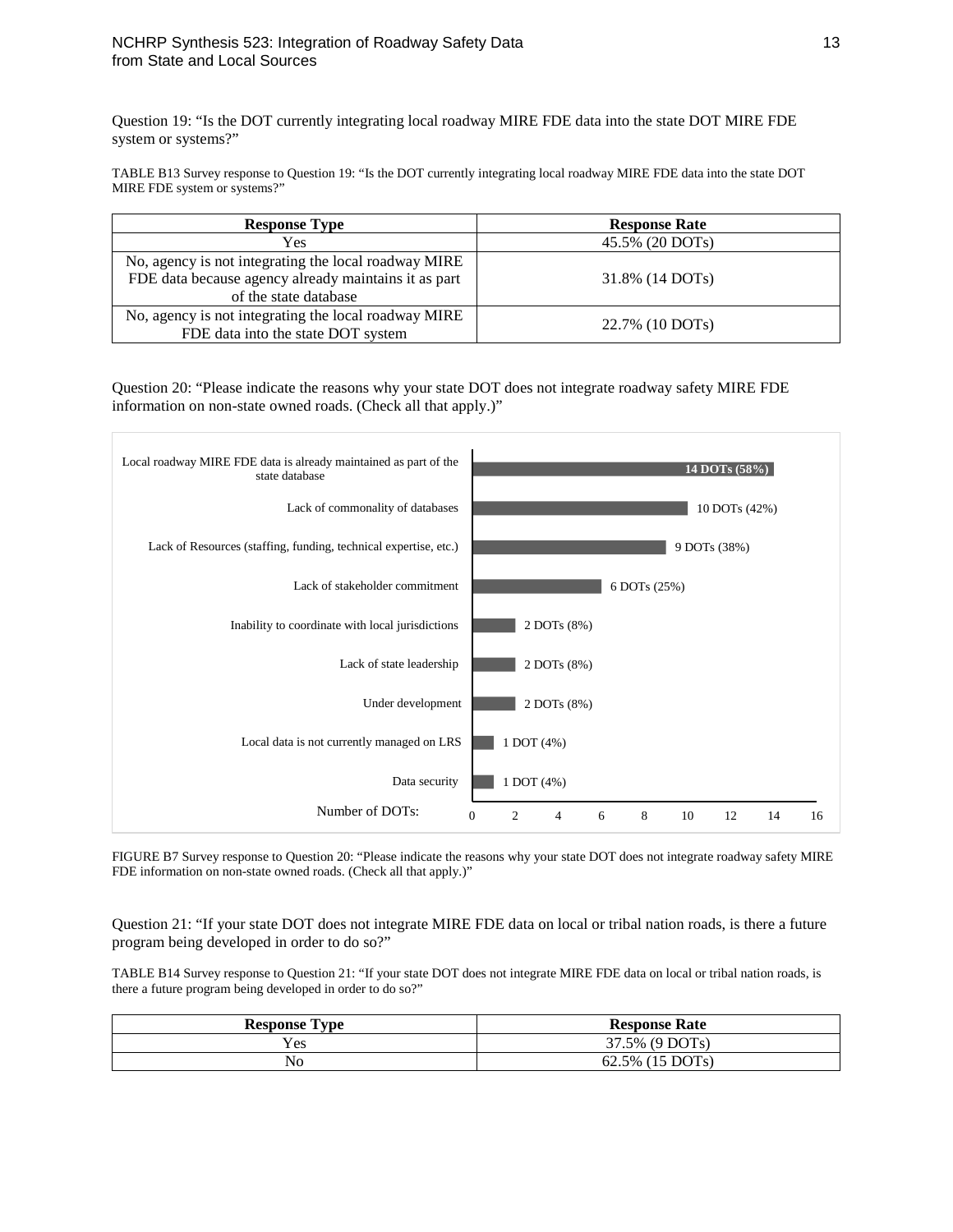Question 22: "What is the title of this program under development? Please provide the name of the program and any details of the program in the space provided below."

TABLE B15 Survey response to Question 22: "What is the title of this program under development? Please provide the name of the program and any details of the program in the space provided below."

| <b>DOT</b>   | <b>Response</b>                                                                                                                                                                                                                   |  |
|--------------|-----------------------------------------------------------------------------------------------------------------------------------------------------------------------------------------------------------------------------------|--|
| Arizona      | MIRE-FDE program There is no title at this point. It is still too early in the planning stage                                                                                                                                     |  |
| California   | Future system that will replace the Transportation System Network (TSN)                                                                                                                                                           |  |
| New Mexico   | ARNOLD Phase 3 project Implementation in December 2019                                                                                                                                                                            |  |
| New York     | System of engagement                                                                                                                                                                                                              |  |
| Pennsylvania | We have started evaluating the MIRE requirements but we will most likely need some type of program<br>however this may not all be housed in one MIRE System but rather sharing of data through appropriate<br>integrated systems. |  |
| Virginia     | Urban Maintenance Inventory System (UMIS)/ Roadway Inventory Management System (RIMS)<br>integration                                                                                                                              |  |
| Washington   | We use GIS tools to obtain information from local GIS sources.                                                                                                                                                                    |  |
| Wisconsin    | <b>ARNOLD Phase 2</b>                                                                                                                                                                                                             |  |

Question 23: "What tools are being used by the DOT that facilitate better integration of state and local roadway safety data? (Check all that apply.)"



FIGURE B8 Survey response to Question 23: "What tools are being used by the DOT that facilitate better integration of state and local roadway safety data? (Check all that apply.)"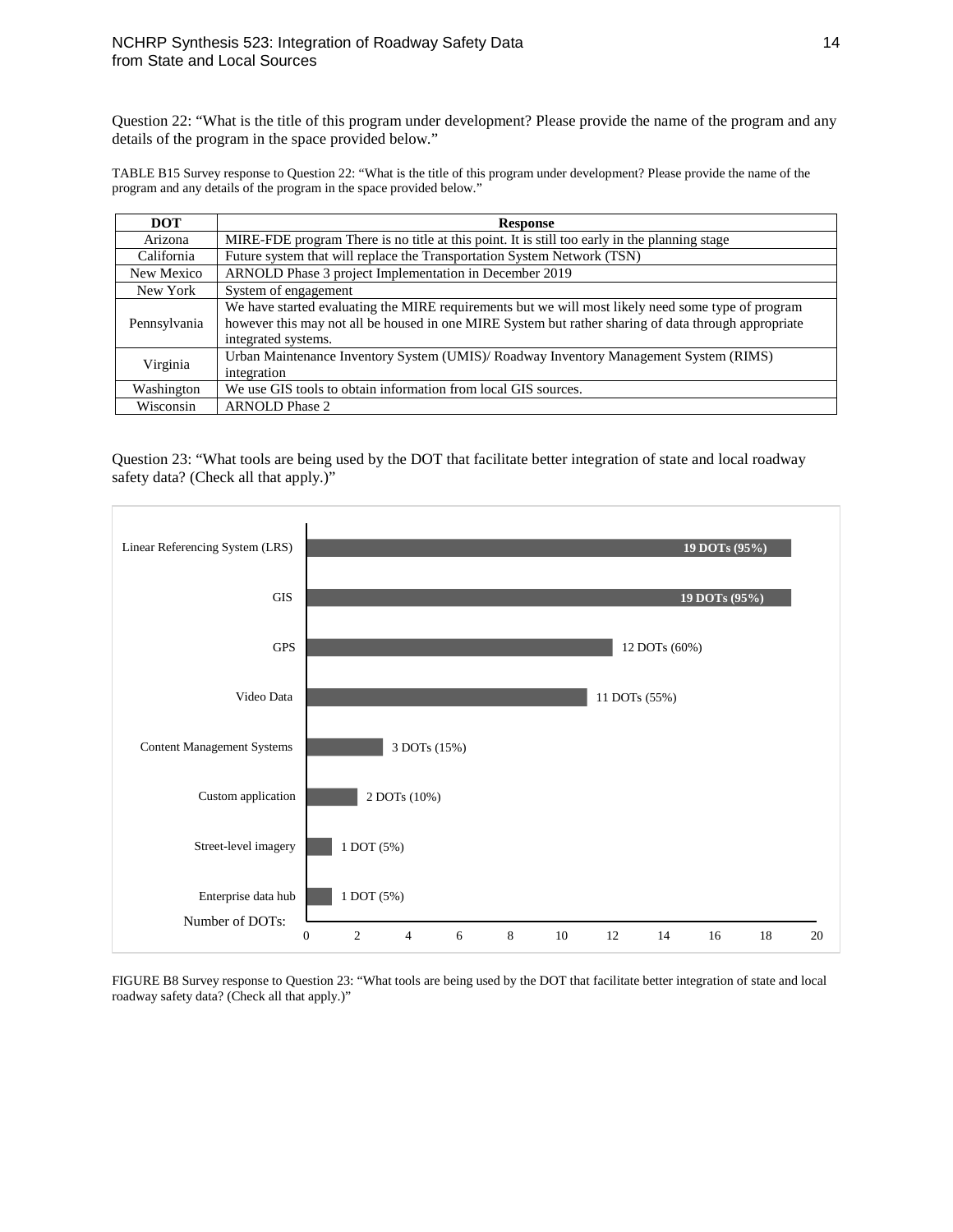Question 24: "Does the state DOT perform quality assurance/quality control (QA/QA) on integrated local data?"

TABLE B16 Survey response to Question 24: "Does the state DOT perform quality assurance/quality control (QA/QA) on integrated local data?"

| <b>Response Type</b>                      | <b>Response Rate</b> |
|-------------------------------------------|----------------------|
| YES, on All of the integrated local data  | 35.0% (7 DOTs)       |
| YES, on SOME of the integrated local data | $40.0\%$ (8 DOTs)    |
| N <sub>0</sub>                            | 25.0% (5 DOTs)       |

### Question 25: "What is the level of QA/QC? (Check all that apply.)"



FIGURE B9 Survey response to Question 25: "What is the level of QA/QC? (Check all that apply.)"

Question 26: "Is training that is developed by the DOT made available to local agencies which explains the criteria and process for formatting, collecting, integrating, and maintaining local roadway safety MIRE FDE data?"

TABLE B17 Survey response to Question 26: "Is training that is developed by the DOT made available to local agencies which explains the criteria and process for formatting, collecting, integrating, and maintaining local roadway safety MIRE FDE data?"

| <b>Response Type</b>                                                        | <b>Response Rate</b> |
|-----------------------------------------------------------------------------|----------------------|
| Yes                                                                         | 25.0% (5 DOTs)       |
| No                                                                          | 50.0% (10 DOTs)      |
| In the process of developing training, but does not yet<br>have it in place | 25.0% (5 DOTs)       |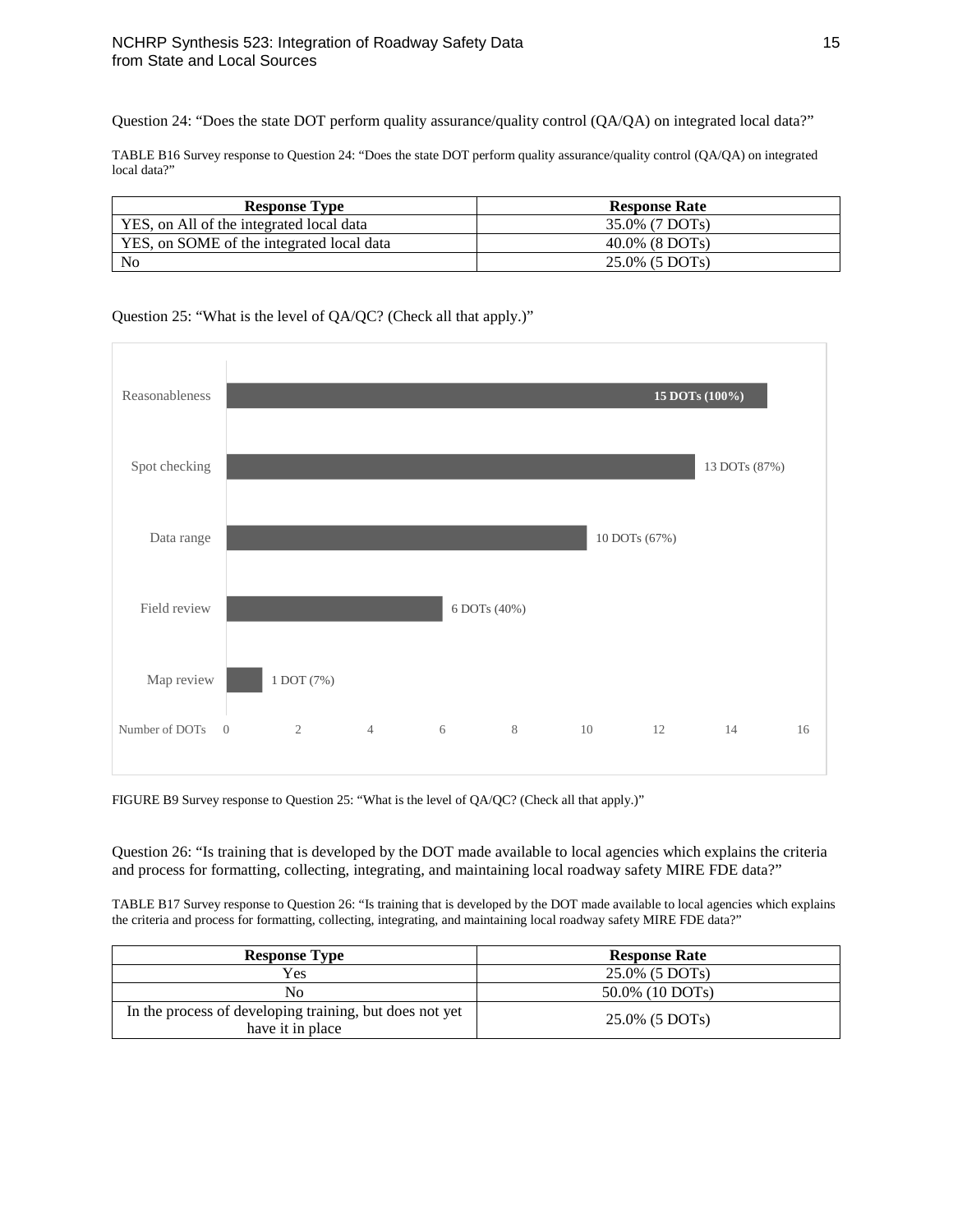Question 27: "What type and how often is training available? (Check all that apply.)"

TABLE B18 Survey response to Question 27: "What type and how often is training available? (Check all that apply.)"

| Count | <b>Response</b>                                                                                |  |
|-------|------------------------------------------------------------------------------------------------|--|
|       | Held onsite, upon request from the local agencies                                              |  |
|       | As-needed basis                                                                                |  |
|       | Considerable training is provided by Michigan Tech in their support of the RoadSoft tool. This |  |
|       | tool contains almost all of the data elements identified in the FDE                            |  |
|       | Training is provided to support the use of the data for local planning                         |  |

Question 28: "Please indicate any of the entities below that provide training and technical support to local agencies? (Check all that apply.)"

TABLE B19 Survey response to Question 28: "Please indicate any of the entities below that provide training and technical support to local agencies? (Check all that apply.)"

| Count | <b>Response</b>                                                          |  |
|-------|--------------------------------------------------------------------------|--|
|       | State; Division of Planning – Data Management Branch                     |  |
|       | State; Office of Transportation Planning                                 |  |
|       | State; Project Development – Bureau of planning and community assistance |  |
|       | LTAP/TTAP                                                                |  |
|       | <b>RPCs</b>                                                              |  |

Question 29: "What issues (limitations, constraints, etc.) have you observed in implementing the integration of local roadway safety data? (Check all that apply.)



FIGURE B10 Survey response to Question 29: "What issues (limitations, constraints, etc.) have you observed in implementing the integration of local roadway safety data? (Check all that apply.)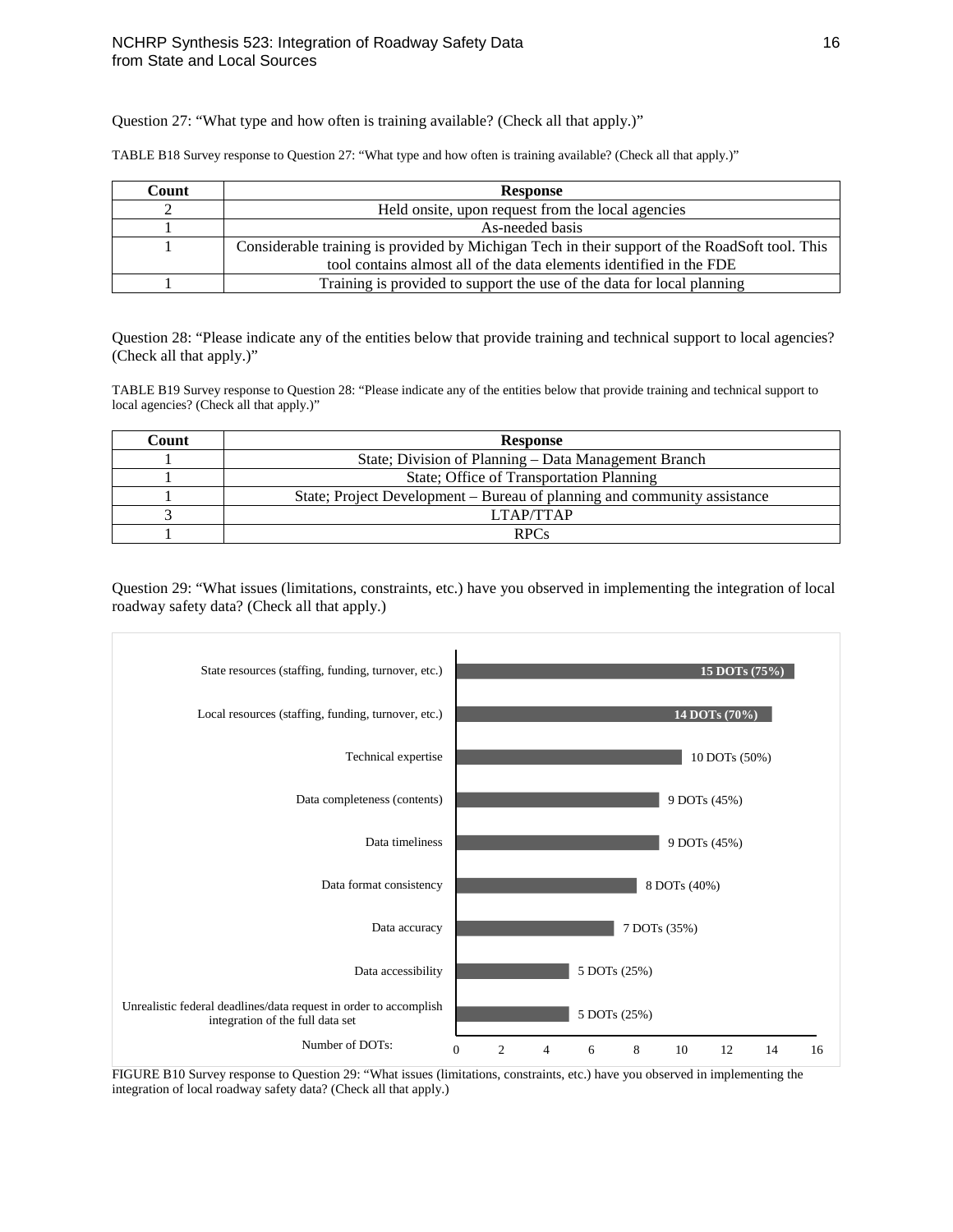Question 30: "In your opinion, does your state DOT have a successful program in place to integrate roadway safety MIRE FDE information from both state and local sources?"

TABLE B20 Survey response to Question 30: "In your opinion, does your state DOT have a successful program in place to integrate roadway safety MIRE FDE information from both state and local sources?"

| Response<br>rv pe                                                       | <b>Response Rate</b>              |
|-------------------------------------------------------------------------|-----------------------------------|
| $ -$<br>' working well<br>untegrated and<br>Y es.<br>already<br>-11. IS | <b>DOTs</b><br>60%<br>$1^{\circ}$ |
| No                                                                      | DOT <sub>s</sub><br>40%<br>Ω      |

Question 31: "From a scale of 1 to 5 (1- least effective to 5 – very effective), rate your experience in the integration of local MIRE FDE information into the DOT system)"

TABLE B21 Survey response to Question 31: "From a scale of 1 to 5 (1- least effective to 5 – very effective), rate your experience in the integration of local MIRE FDE information into the DOT system)"

| <b>Response Type</b> | <b>Response Tally</b>                                   |
|----------------------|---------------------------------------------------------|
| l – least effective  | None                                                    |
|                      | None                                                    |
|                      | 4 DOTs (Nevada, Michigan, Ohio, Rhode Island)           |
|                      | 4 DOTs (Kentucky, Massachusetts, South Dakota, Vermont) |
| $5 -$ very effective | 4 DOTs (New Hampshire, Illinois, Iowa, Louisiana)       |

Question 32: "Please provide details of the program (to integrate roadway safety MIRE FDE information from both state and local sources) and share the weblink (or email an electronic document) which describes the program."

TABLE B22 Survey response to Question 32: "Please provide details of the program (to integrate roadway safety MIRE FDE information from both state and local sources) and share the weblink (or email an electronic document) which describes the program."

| <b>State</b>            | <b>Program Details</b>                                                                                                                                                                                                                                                                                                                                                                                                                                               |
|-------------------------|----------------------------------------------------------------------------------------------------------------------------------------------------------------------------------------------------------------------------------------------------------------------------------------------------------------------------------------------------------------------------------------------------------------------------------------------------------------------|
| Iowa                    | Using an LRS we have it all in our Roadway Asset Management System (RAMS) based on Esri Roads and<br>Highways System.                                                                                                                                                                                                                                                                                                                                                |
| <b>Illinois</b>         | MIRE FDE is part of the base requirements within the roadway inventory system.                                                                                                                                                                                                                                                                                                                                                                                       |
| Kentucky                | KYTC contracts with Area Development Districts (similar to an RPO) to work with local government agencies to<br>collect non-state road locations, surface type, ownership, street name, and one/two way operation. State DOT<br>requires the data collection to fit into the DOT's system using a well-established data dictionary (included in<br>Appendix D).                                                                                                      |
| Louisiana               | http://wwwsp.dotd.la.gov/Inside_LaDOTD/Divisions/Multimodal/Data_Collection/Pages/default.aspx                                                                                                                                                                                                                                                                                                                                                                       |
| Michigan                | We have been working with RoadSoft (www.roadsoft.org) and our local agencies to develop and maintain a single<br>LRS, as well as consistency in the delivery of technical capabilities. This has allowed MI to integrate the state's<br>crash data, and to also comply relatively easily to HPMS reporting requirements. These efforts have been ongoing<br>for well over a decade. Geographic Framework (http://www.michigan.gov/cgi/0,4548,7-158--30811--,00.html) |
| Nevada                  | NDOT has no written identifiable program. They continuously work with the local governments and RTC's to<br>deliver data and work together. Train as requested and request data as needed.                                                                                                                                                                                                                                                                           |
| <b>New</b><br>Hampshire | NH DOT collects and maintains the state and local FDE information.                                                                                                                                                                                                                                                                                                                                                                                                   |
| Ohio                    | ODOT has a few counties that do not want to participate because they feel their data are good. It is difficult to have<br>them maintain their data and submit it to the state for updates.<br>Ohio Geographically Referenced Information Program (http://ogrip.oit.ohio.gov/ProjectsInitiatives/LBRS.aspx)                                                                                                                                                           |
| Rhode Island            | RIDOT obtains through a vendor selected data collection contract, collected the majority of MIRE elements (180 of<br>202) on all public roads. RI will be working with the locals in the upcoming months to assist RIDOT with<br>updating/maintaining this data.                                                                                                                                                                                                     |
| South Dakota            | An action plan was developed that identified missing MIRE-FDE.                                                                                                                                                                                                                                                                                                                                                                                                       |
| Vermont                 | There are several programs, including HPMS, Highway Mapping System, and Traffic Monitoring System that<br>collect MIRE FDE. Integration of the data are possible, but not yet pulled into a central MIRE FDE roadway<br>inventory.                                                                                                                                                                                                                                   |

Question 33: "What have been the key attributes and factors that have led to the success of the data integration effort at your agency? (Check all that apply.)"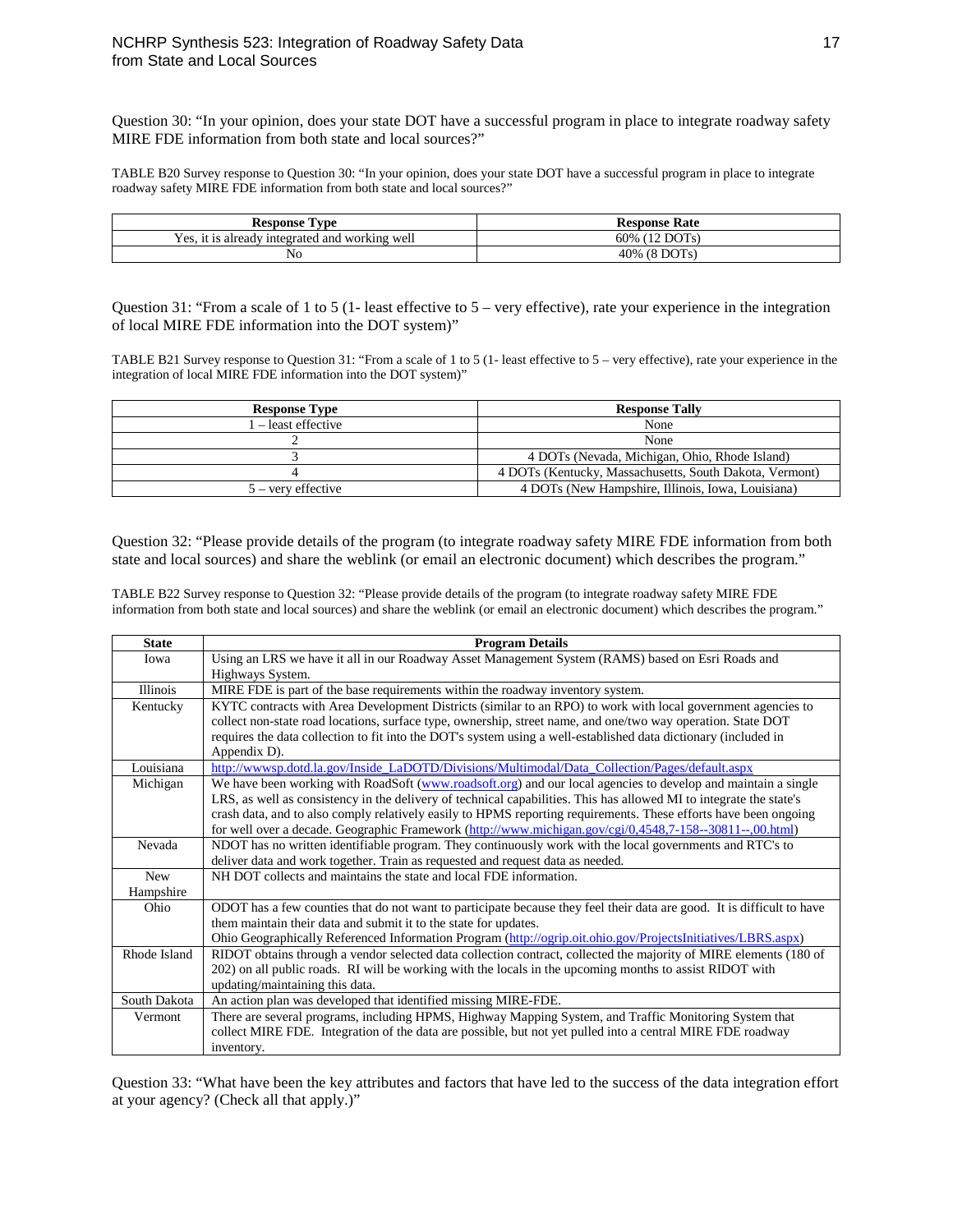Question 34: "What have been the key attributes and factors that have led to the success of the data maintenance effort at your agency? (Check all that apply.)"

| Consistent data format between the state and local sources of<br>data                                            | 6 DOTs (50%)<br>7 DOTs (58%)                                                               |
|------------------------------------------------------------------------------------------------------------------|--------------------------------------------------------------------------------------------|
| Adequate state resources (in terms of staff and/or funding)                                                      | 5 DOTs (42%)<br>7 DOTs (58%)                                                               |
| Cooperation from local agencies in the state                                                                     | 5 DOTs (42%)<br>5 DOTs (42%)                                                               |
| Consensus from stakeholders regarding the importance of the<br>initiative                                        | 4 DOTs (33%)<br>5 DOTs (42%)                                                               |
| Holding peer exchanges for practitioners (state, local, tribal<br>nations, planning organizations, etc.)         | 3 DOTs (25%)<br>3 DOTs (25%)                                                               |
| Agency motivated by necessity of success                                                                         | $0$ DOTs $(0\%)$<br>2 DOTs (17%)                                                           |
| Provision of relevant training for practitioners (state, local, tribal<br>nations, planning organizations, etc.) | 2 DOTs (17%)<br>2 DOTs (17%)                                                               |
| Most data had already been obtained                                                                              | 1 DOT (8%)<br>1 DOT (8%)<br>■ Data maintenance effort                                      |
| DOT collects all state and local data                                                                            | 1 DOT (8%)<br>1 DOT (8%)<br>Data integration effort                                        |
| Establishment and distribution of a clear integration plan that is<br>shared with all practitioners              | 2 DOTs (17%)<br>1 DOT (8%)                                                                 |
| Data is needed and used by existing systems                                                                      | 1 DOT (8%)                                                                                 |
| State is small in size                                                                                           | 1 DOT (8%)                                                                                 |
| Number of DOTs:                                                                                                  | $\Omega$<br>$\overline{c}$<br>3<br>5<br>$\mathbf{1}$<br>6<br>$\tau$<br>8<br>$\overline{4}$ |

FIGURE B11 Survey response to Questions 34 & 35: "What have been the key attributes and factors that have led to the success of the data integration and maintenance effort at your agency? (Check all that apply.)"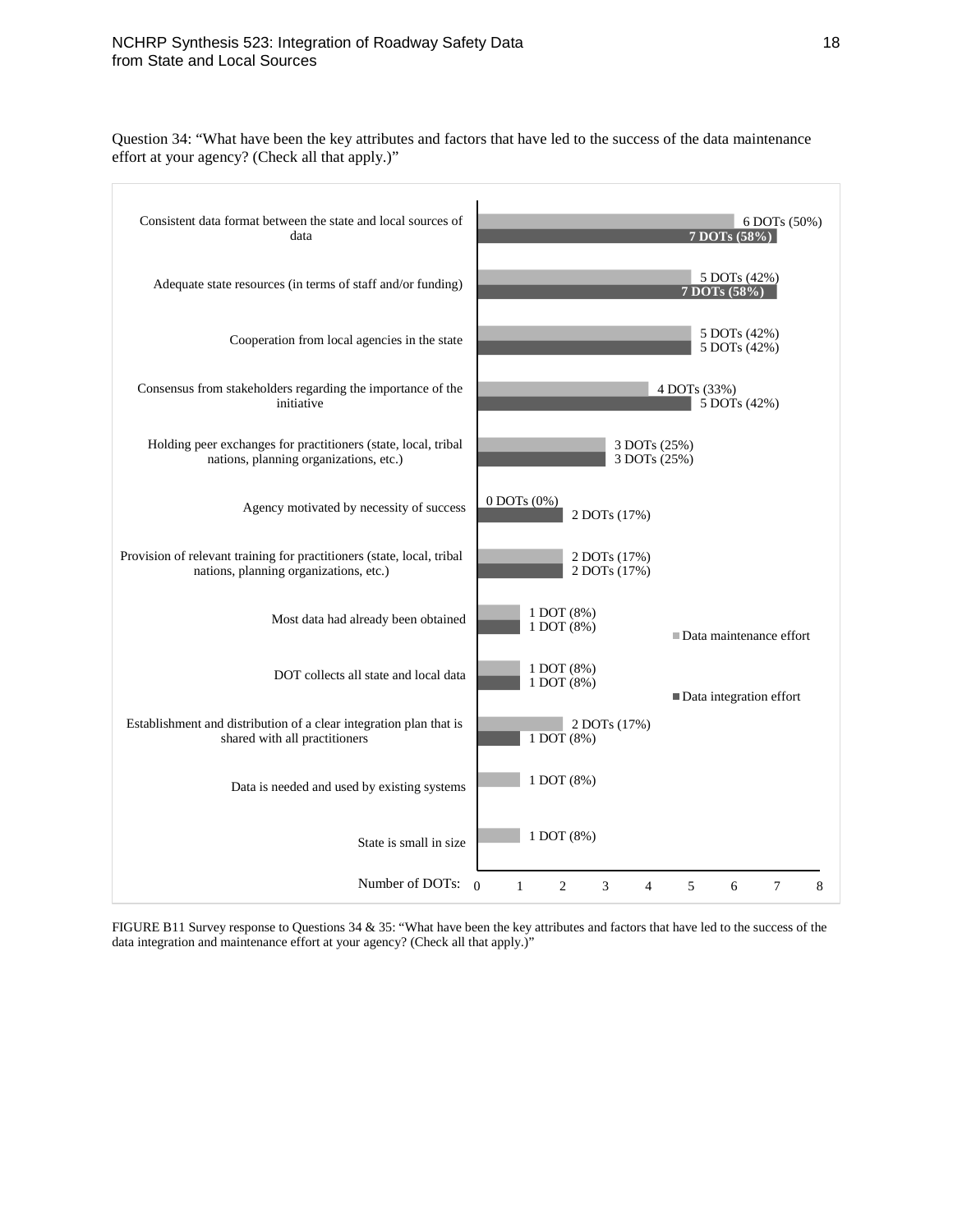Question 35: "How well is your process functioning (i.e., measuring its performance) in terms of the integration of MIRE FDEs that relates to your agency's roadway safety database? (Select one choice)"

TABLE B23 Survey response to Question 35: "How well is your process functioning (i.e., measuring its performance) in terms of the integration of MIRE FDEs that relates to your agency's roadway safety database? (Select one choice)"

| <b>Response Type</b>                                                                                                                 | <b>Response Rate</b> |
|--------------------------------------------------------------------------------------------------------------------------------------|----------------------|
| No integration efforts underway                                                                                                      | $10.0\%$ (2 DOTs)    |
| Initial efforts underway but process not fully coordinated<br>30.0% (6 DOTs)                                                         |                      |
| Process newly in place and data routinely integrated                                                                                 | $10.0\%$ (2 DOTs)    |
| Process in place for multiple years and data routinely<br>integrated                                                                 | 30.0% (6 DOTs)       |
| Process in place for multiple years, data routinely<br>integrated, and performance of system and data quality are<br>being monitored | $20.0\%$ (4 DOTs)    |

Question 36: "What methods are used to facilitate the integration of roadway safety MIRE FDE on non-state owned roads? (Check all that apply.)"

TABLE B24 Survey response to Question 36: "What methods are used to facilitate the integration of roadway safety MIRE FDE on nonstate owned roads? (Check all that apply.)"

| <b>Number of DOTs</b> | <b>Method Used</b>                                                                                                                       |
|-----------------------|------------------------------------------------------------------------------------------------------------------------------------------|
| 5                     | Joint funding for data collection and maintenance efforts                                                                                |
| 5                     | Use of local universities to assist in managing safety data                                                                              |
| 4                     | Involvement from the FHWA Division office or other FHWA assistance                                                                       |
| 3                     | Frequent coordination meetings among the stakeholders                                                                                    |
| 3                     | Committee established that oversees and contributes to safety data integration initiatives                                               |
| 3                     | Workshops developed and delivered to practitioners (through LTAP or TTAP)                                                                |
| 2                     | Peer exchanges held with other states                                                                                                    |
| 2                     | <b>HPMS</b>                                                                                                                              |
| 2                     | Management by DOT                                                                                                                        |
|                       | Highway safety grant for initial build-out                                                                                               |
|                       | No methods yet, due to integration being in early stages                                                                                 |
|                       | Outreach to municipalities                                                                                                               |
|                       | Completed RDIP evaluation                                                                                                                |
| 1                     | Coordinating GIS resources with state governments (i.e., state of Utah's Automated<br>Geographic Reference Center https://gis.utah.gov/) |
|                       | The process is incorporated in the roadway inventory process                                                                             |
|                       | Conversion to Esri's Roads and Highways system                                                                                           |

Question 37: "Do local agencies or other practitioners (tribal nations etc.) have access to the state DOT roadway safety MIRE FDE database?"

TABLE B25 Survey response to Question 37: "Do local agencies or other practitioners (tribal nations etc.) have access to the state DOT roadway safety MIRE FDE database?"

| l'vne<br>Response | <b>Response Rate</b> |
|-------------------|----------------------|
| Yes               | 65.9% (29 DOTs)      |
| No                | (15 DOTs)<br>34.1%   |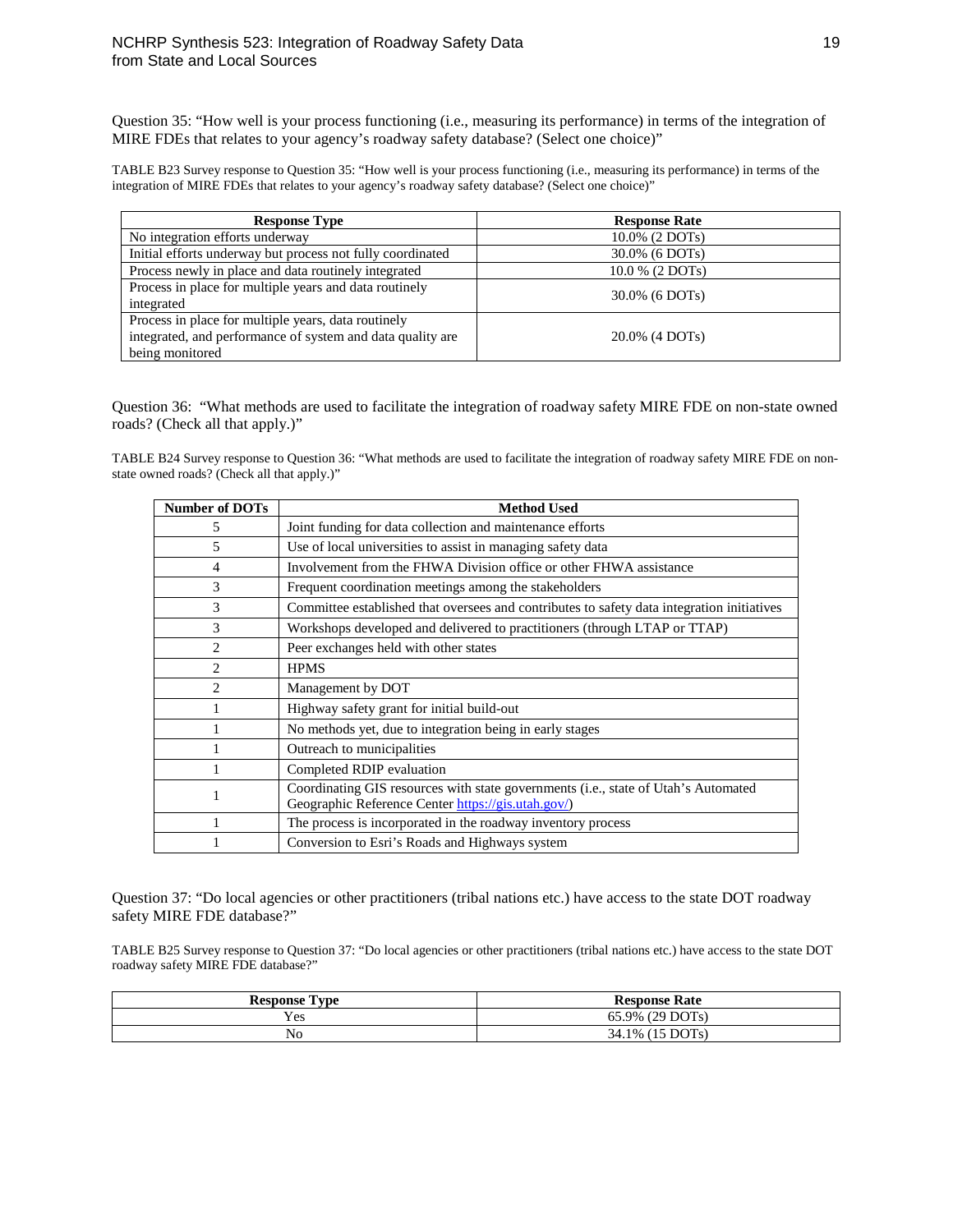Question 38: "Please provide some insight on the degree to which local agencies or other practitioners have the access to state's MIRE FDE database."

TABLE B26 Survey response to Question 38: "Please provide some insight on the degree to which local agencies or other practitioners have the access to state's MIRE FDE database."

| <b>State</b>   | Response                                                                                                                                                            | Data<br>Portal/Website       | Upon                    |
|----------------|---------------------------------------------------------------------------------------------------------------------------------------------------------------------|------------------------------|-------------------------|
| Alabama        | At this time, there is no specific MIRE FDE within roadway inventory. The                                                                                           |                              | Request<br>X            |
|                | common features collected thru HPMS and LRS are made available to local entities                                                                                    |                              |                         |
|                | upon request.                                                                                                                                                       |                              |                         |
| Arkansas       | Directly from the web under System Information and Research Division's web page,<br>for traffic and inventory data; No restrictions to local agencies.              | X                            |                         |
| Colorado       | The MIRE FDE elements that we collect are a part of our current Roadway data                                                                                        | $\overline{X}$               |                         |
|                | sets. The data are published out to a public facing portal that allows for downloading                                                                              |                              |                         |
|                | of shape files or tables.                                                                                                                                           |                              |                         |
| Connecticut    | State DOT has developed web based GIS mapping for a limited set of attributes<br>which will be expanded.                                                            | $\mathbf X$                  |                         |
| District of    | After the initial inventory, we intend to publish all inventory (MIRE FDE plus all                                                                                  | $\mathbf X$                  |                         |
| Columbia       | other roadway attribution) with the public via DC's Open Data portal.                                                                                               |                              |                         |
| Florida        | Roadway data from the DOT System "RCI" is available upon request to anyone.                                                                                         |                              | $\mathbf X$             |
| Georgia        | All of the data this office stores, maintains, collects, etc., is available for public                                                                              | $\mathbf X$                  |                         |
|                | inspection and made available to the general public as part of standard business                                                                                    |                              |                         |
|                | process. Our database and official records are posted at least annually and coincide                                                                                |                              |                         |
|                | with our official federal and state mileage and statistic reporting obligations.                                                                                    |                              |                         |
| Iowa           | The state is currently working to give them a view into our database and the ability                                                                                | X                            |                         |
|                | to perform their own edits.                                                                                                                                         |                              |                         |
| Illinois       | IDOT provides a year end GIS file to the IDOT internet site for anyone to access.                                                                                   | $\mathbf X$                  |                         |
| Louisiana      | Local agencies have access to the data upon request.                                                                                                                |                              | X                       |
| Maine          | Anyone can ask for data extracts and we will provide them with whatever context<br>(metadata) necessary.                                                            |                              | $\mathbf{x}$            |
| Massachusetts  | Available online.                                                                                                                                                   |                              |                         |
| Michigan       | To the extent data are available through Michigan's Michigan Geographic                                                                                             | X<br>$\overline{\mathbf{X}}$ |                         |
|                | Framework (MGF) or from HPMS reports.                                                                                                                               |                              |                         |
| Missouri       | MPOs and planning partners are able to access MoDOT's Transportation                                                                                                | $\overline{\mathbf{X}}$      |                         |
|                | Management Systems (applications and tables).                                                                                                                       |                              |                         |
| Minnesota      | All data published free of charge.                                                                                                                                  |                              | X                       |
| Montana        | Most general roadway elements are available to the public, other elements are                                                                                       | $\overline{X}$               | X                       |
|                | available upon request.                                                                                                                                             |                              |                         |
| New Hampshire  | 1) GRANIT (State GIS Data clearinghouse); 2) Web map viewers; 3) paper maps.                                                                                        | $\overline{\textbf{X}}$      |                         |
| New York       | NYSDOT GIS clearing house, Data Exports, web-based GIS application.                                                                                                 | $\overline{\textbf{X}}$      |                         |
| North Carolina | The data are publicly available through a website, but local agencies do not have                                                                                   | $\mathbf X$                  | X                       |
|                | access to the database in order to enter data.                                                                                                                      |                              |                         |
| Ohio           | Data are publicly available at http://gis3.oit.ohio.gov/geodatadownload/lbrs.aspx                                                                                   | $\mathbf X$                  |                         |
| Pennsylvania   | Some of the components are publically available while others can be accessed                                                                                        |                              | $\overline{\mathrm{X}}$ |
|                | through restricted access to certain systems by our business partners. This access is                                                                               |                              |                         |
|                | limited though based on the data that is currently integrated.                                                                                                      |                              |                         |
| South Carolina | Currently SC DOT only has shapefiles available for download. The shapefiles have<br>some attributes, but not all the attributes available within our Road Inventory | $\mathbf X$                  |                         |
|                | database (RIMS). State DOT will provide other data as requested.                                                                                                    |                              |                         |
| Tennessee      | Request to data their E-TRIMS application; Only those who are granted access to                                                                                     |                              | X                       |
|                | the safety database based on their relationship to TDOT and needs.                                                                                                  |                              |                         |
| Texas          | Public website.                                                                                                                                                     | X                            |                         |
| Utah           | Much of the data is directly available through various online applications. They do                                                                                 | $\overline{X}$               | X                       |
|                | not have direct access to all MIRE FDE, but we provide anything that is requested                                                                                   |                              |                         |
|                | on an as-needed basis.                                                                                                                                              |                              |                         |
| Vermont        | Multiple databases that the MIRE FDEs can be pulled from. No single database                                                                                        | $\mathbf X$                  |                         |
|                | exist yet. ArcGIS Services exist in REST and ArcGIS Online, and at VCGI                                                                                             |                              |                         |
|                | Geodata portal.                                                                                                                                                     |                              |                         |
| Washington     | Upon request, we make all data available to our customers.                                                                                                          |                              | $\mathbf X$             |
| West Virginia  | Generally unrestricted access to Esri ArcServer Spatial Database Engine (SDE) web                                                                                   | $\overline{X}$               |                         |
|                | service.                                                                                                                                                            |                              |                         |
| Wisconsin      | WISLR has over 4000 external users from local agencies with view privileges. User                                                                                   | X (for viewing)              | $\mathbf X$             |
|                | IDs are granted upon request. Of those, over 3000 have edit privileges. Edit                                                                                        |                              |                         |
|                | privileges are granted upon request.                                                                                                                                |                              |                         |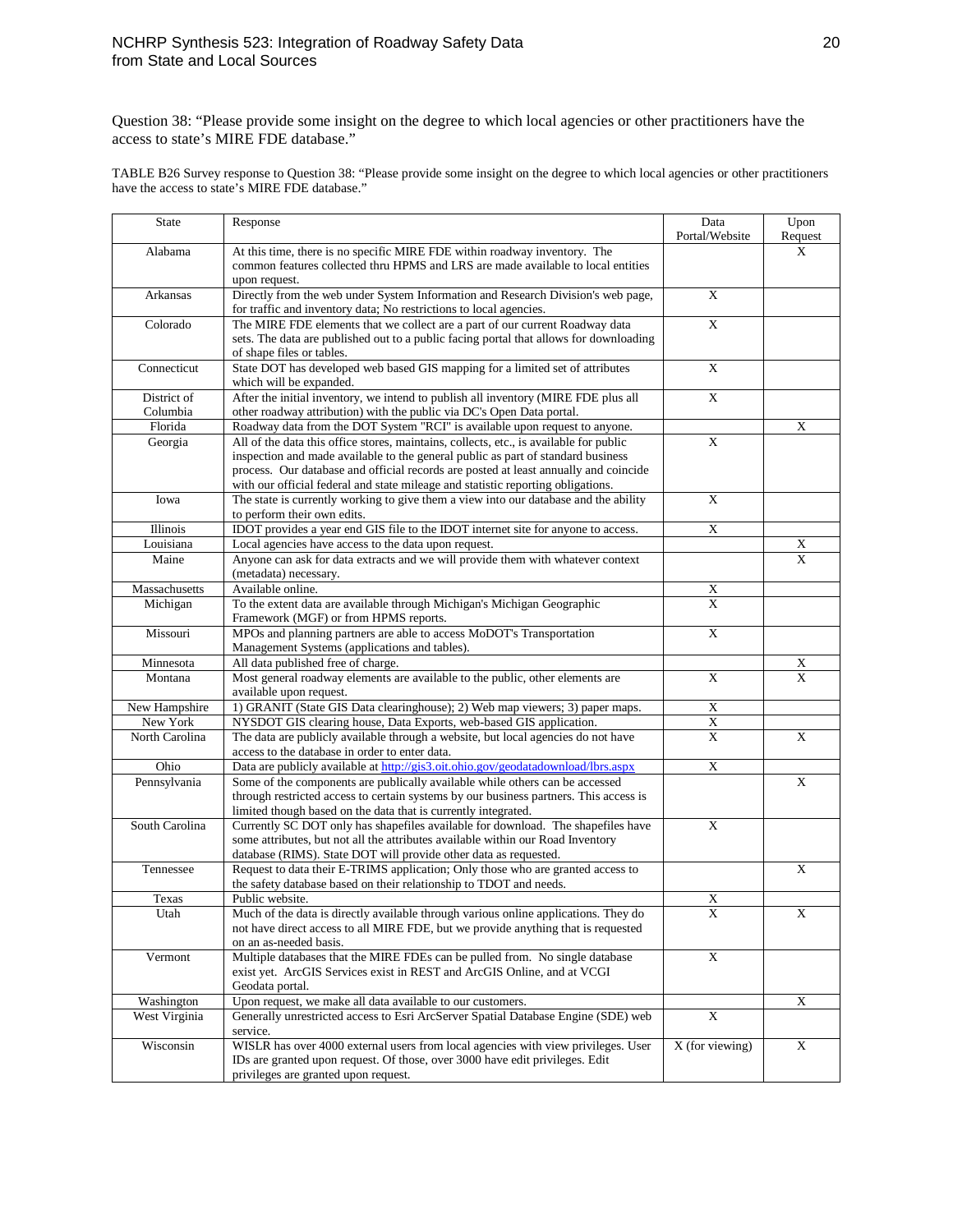Question 39: "Please provide some insight in terms of the reasons for such access restrictions to local agencies and other practitioners (e.g., data security, etc.)?"

TABLE B27 Survey response to Question 39: "Please provide some insight in terms of the reasons for such access restrictions to local agencies and other practitioners (e.g., data security, etc.)?"

| <b>State</b> | Response                                                                                                                                                                                                                                       | Program Details                    |                              |                             |
|--------------|------------------------------------------------------------------------------------------------------------------------------------------------------------------------------------------------------------------------------------------------|------------------------------------|------------------------------|-----------------------------|
|              |                                                                                                                                                                                                                                                | Data security<br>and<br>complexity | Program under<br>development | Other                       |
| Alaska       | Currently available by request or through<br>Alaska DOT intranet.                                                                                                                                                                              |                                    |                              | X                           |
| Arizona      | These local agencies can request HPMS<br>related data from MPD, ADOT.                                                                                                                                                                          |                                    |                              | X (request)                 |
| California   | The plan is still being developed and at this<br>time we don't much info to share. But data<br>security is one of the reasons.                                                                                                                 | X                                  | X                            |                             |
| Kansas       | Local agencies or other practitioners will<br>have ability to edit data elements in their<br>jurisdiction when K-Hub project is<br>implemented.                                                                                                |                                    | X                            |                             |
| Kentucky     | Local agencies don't have direct access to<br>the database because of data security,<br>database license costs, and database<br>complexity. But, they do have access to<br>weekly extracts of the database information<br>via public websites. | X                                  |                              | X<br>(License cost)         |
| Maryland     | This would be implemented as part of the<br>data integration along with Roads and<br>Highways.                                                                                                                                                 |                                    | X                            |                             |
| Mississippi  | There has not been a need.                                                                                                                                                                                                                     |                                    |                              | X<br>(No necessity)         |
| North Dakota | Data security.                                                                                                                                                                                                                                 | $\mathbf X$                        |                              |                             |
| Nebraska     | Current data are stored in mainframe DB2<br>tables and no public assess is allowed.<br>Advanced knowledge of the table structure<br>would be required to query useful data.                                                                    | X                                  |                              |                             |
| New Jersey   | Resources and data security.                                                                                                                                                                                                                   | X                                  |                              | X<br>(Limited<br>resources) |
| New Mexico   | We are currently working to develop the<br>databases that will be accessible to the local<br>agencies and practitioners.                                                                                                                       |                                    | X                            |                             |
| Nevada       | Server safety, other data stored in same<br>location, not all local governments staffed<br>with trained individuals, knowledge of our<br>systems, DOT systems lock out all except<br>internal users.                                           | X                                  |                              |                             |
| Rhode Island | They do not have access at this time, as the<br>Esri Roads and Highways database to house<br>this data has not been completed. This<br>effort is expected to be completed in 2017.                                                             |                                    | X                            |                             |
| South Dakota | Available through an interactive web<br>application where dynamic data can be<br>viewed and downloaded.                                                                                                                                        |                                    |                              | $\mathbf X$                 |
| Virginia     | Data security.                                                                                                                                                                                                                                 | $\mathbf X$                        |                              |                             |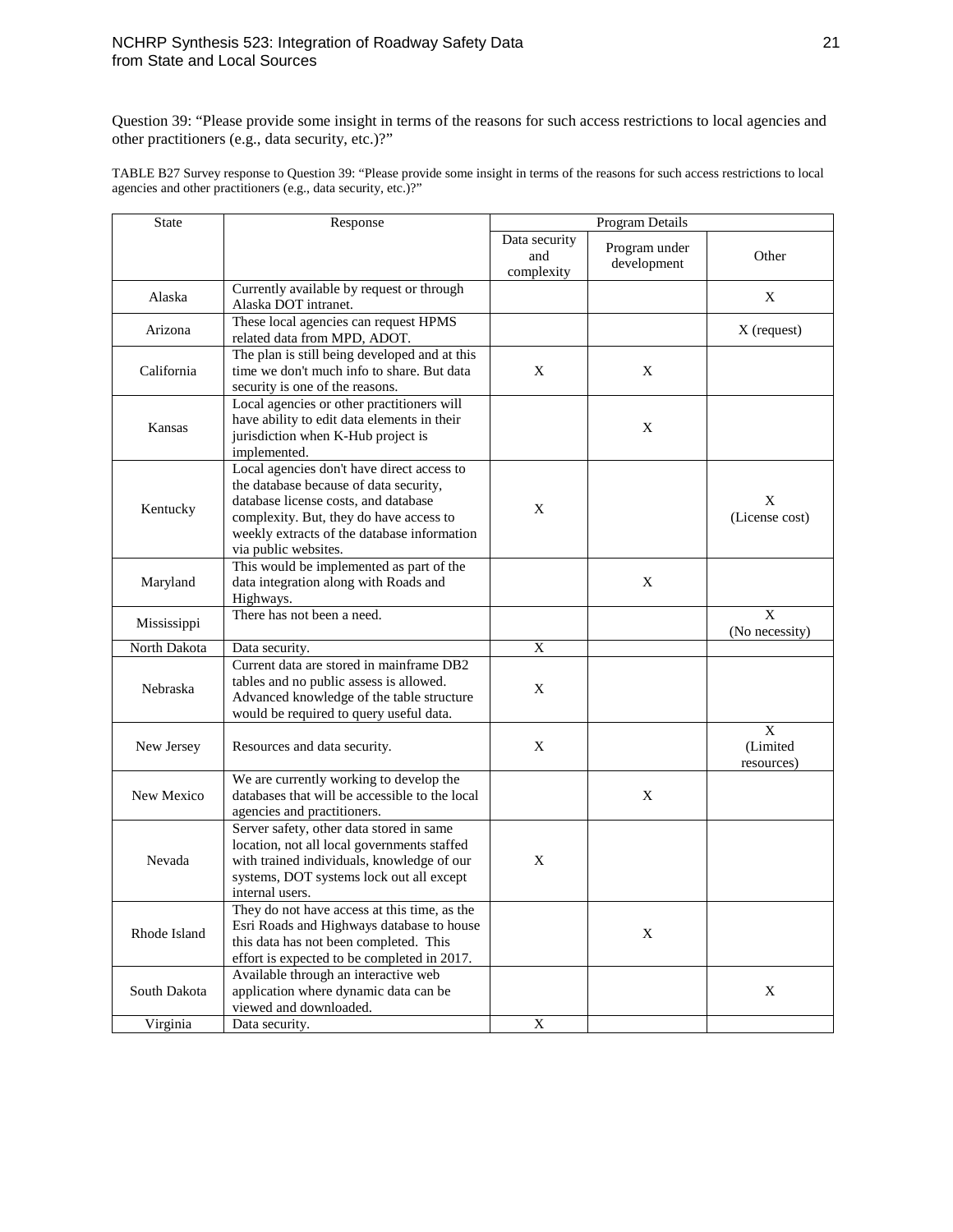Question 40: "Does the MIRE FDE data compare and compliment the Highway Performance Monitoring System (HPMS) data requirements? Please provide details of your answer (e.g., If not, please explain why)"

TABLE B28 Survey response to Question 40: "Does the MIRE FDE data compare and compliment the Highway Performance Monitoring System (HPMS) data requirements? Please provide details of your answer (e.g., If not, please explain why)"

| Count        | <b>Response</b>                                                                                                       |
|--------------|-----------------------------------------------------------------------------------------------------------------------|
| 3            | Yes                                                                                                                   |
| 1            | As 93-96% of roads are owned by the State, HPMS and MIRE data are parallel programs.                                  |
|              | As MIRE data coverage is much more than HPMS required extents, it really adds to already stretched resources such     |
|              | as staff and funding to collect and maintain those data. The HPMS Surface types are much more detailed/technical      |
| 1            | than most people can understand (paved/unpaved). So assigning that as MIRE FDE surface type makes it difficult to     |
|              | collect                                                                                                               |
| 1            | At this time the local data is comprised of our HPMS segments.                                                        |
|              | For MIRE FDE elements from HPMS the data elements are the same.                                                       |
| $\mathbf{1}$ |                                                                                                                       |
| 1            | HPMS does not require MIRE FDE on local roads. The DOT converts its data to HPMS.                                     |
| 1            | MIRE FDE are part of the inventory system that generates the HPMS submittal                                           |
| $\mathbf{1}$ | Many of the FDE elements were originally collected for HPMS and also satisfy the MIRE requirements. The               |
|              | overlapping elements seem to match each other well with few small inconsistencies (e.g. median type values)           |
|              | My impression (may not be reality) is that MIRE FDE represent an extension to HPMS data items, providing full-        |
| 1            | network information on some items that are only reported on samples in HPMS                                           |
|              | No MIRE FDE specific database currently exists. The only MIRE FDE data elements that exist are those that can         |
| $\mathbf{1}$ | culled from the HPMS data. The ADOT 2016 Safety Analyst implementation project mapped available HPMS data             |
|              | elements for the state highway system, but that is not the same thing as having a MIRE FDE specific database          |
| $\mathbf{1}$ | The MIRE FDE data compare and compliment the HPMS data requirements                                                   |
|              | The data elements that we already collect are generally collected because it is required for HPMS. The elements that  |
| 1            | are currently not collected are not collected because they have not been required for reporting or by other CDOT      |
|              | business units.                                                                                                       |
|              |                                                                                                                       |
| 1            | The only MIRE FDE data the state collects and maintains is the data required for HPMS                                 |
| 1            | There are few common elements between the MIRE FDE and the HPMS data requirements. Those common                       |
|              | elements comprise our current MIRE FDE data holdings                                                                  |
| $\mathbf{1}$ | This is not my area of expertise. Overall, I think the level that we maintain data is more than is required for HPMS/ |
| 1            | We have the portions of the MIRE FDE data that is part of Highway Performance Monitoring System (HPMS) We             |
|              | currently do not have intersection and ramp data                                                                      |
| 1            | Yes, HPMS obtains data from both State and local road inventories for the annual Federal submittal                    |
|              | Yes, Much of the MIRE data is derived from our efforts to complete HPMS reporting. In addition, much of the           |
| 1            | MIRE data for the intersection responses is captured for reporting process and used daily                             |
|              | Yes, the Roadway Inventory Section is responsible for both HPMS and MIRE data collection. However we are              |
| 1            | currently assessing data gaps that exist between MIRE and HPMS, which need to be addressed                            |
| $\mathbf{1}$ | Yes, all MIRE data is submitted to HPMS                                                                               |
| 1            | Yes, but it just happen to be so                                                                                      |
|              |                                                                                                                       |
| 1            | Yes, it helps that a lot of the attributes are shared across both requirements                                        |
| 1            | Yes, many of the MIRE FDE are pulled form our HPMS database                                                           |
| 1            | Yes, most MIRE FDE data is based on HPMS data elements                                                                |
| $\mathbf{1}$ | Yes, much of the data is being pulled from HPMS for MIRE                                                              |
| 1            | Yes, pretty closely tied                                                                                              |
| 1            | Yes, same database is used for both. HPMS is the priority when conflicts in definitions occur                         |
| 1            | Yes, there was HPMS integration up front with the MIRE collection. Additional elements collected will be used to      |
|              | update HPMS                                                                                                           |
|              | Yes, we thoroughly reviewed HPMS with the MIRE FDE and have worked to develop the database in order to house          |
| $\mathbf{1}$ | these requirements                                                                                                    |
| 1            | Yes-HPMS and MIRE FDE share many similar data fields giving us a head start on MIRE requirements                      |
| 1            | Yes. All of this data is stored in the same system                                                                    |
| $\mathbf{1}$ | Yes. Much of the MIRE FDE are already in-place due to HPMS requirements for so many years                             |
|              | Yes. The structure of the roadway information database OTD maintains and is responsible for, is to support and meet   |
|              | the federal reporting elements of the HPMS requirement. Therefore our data and business practices are already         |
| 1            |                                                                                                                       |
|              | aligned to have this information on all public roads.                                                                 |
| 1            | Yes. There is overlap of data                                                                                         |
| 1            | Yes. Many of the data elements are similar                                                                            |
| 1            | Yes. Most of the MIRE FDEs coincides with HPMS data requirement (i.e., Functional Class, Surface Type, Access         |
|              | Control, AADT, Median Type etc.).                                                                                     |
| 1            | Yes, it is based on the TRIMS data and HPMS submission                                                                |
| 1            | Yes. These match                                                                                                      |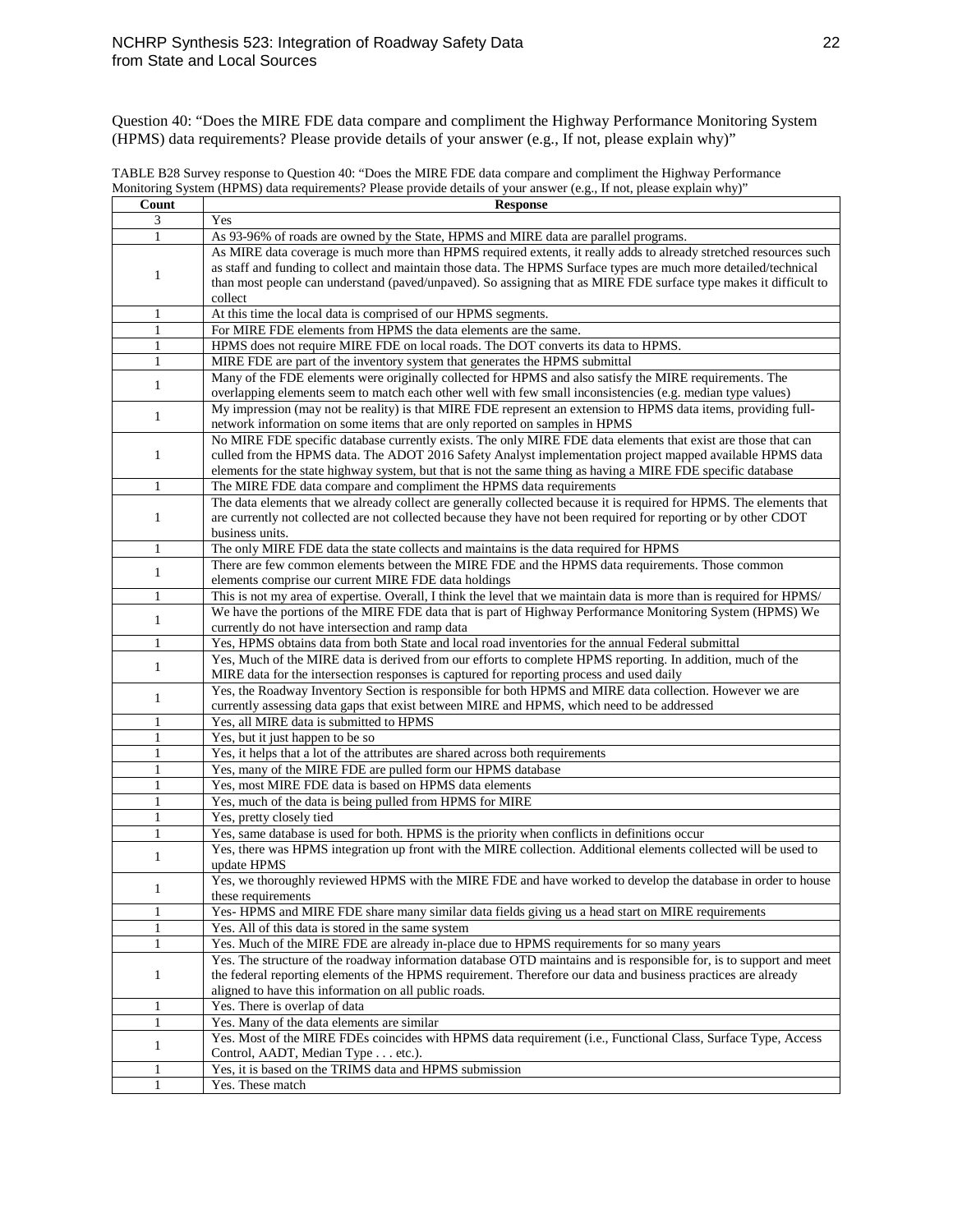

Question 41: "What is the cost of implementing the roadway safety MIRE FDE program in your state?"

FIGURE B12 Survey response to Question 41: "What is the cost of implementing the roadway safety MIRE FDE program in your state?"

Question 42: "What would you estimate to be the apportionment from each of the various funding sources for the collection, integration, and maintenance of the roadway safety FDE program in your state?"

TABLE B29 Survey response to Question 42: "What would you estimate to be the apportionment from each of the various funding sources for the collection, integration, and maintenance of the roadway safety FDE program in your state?"

| Range $(\% )$ | <b>Federal Count</b> | <b>State Count</b> | <b>Local Count</b> | Other |
|---------------|----------------------|--------------------|--------------------|-------|
| $0\% - 19\%$  |                      |                    |                    |       |
| 20%-39%       |                      | 23                 |                    |       |
| 40%-59%       |                      |                    |                    |       |
| 60%-79%       |                      |                    |                    |       |
| 80%-99%       |                      |                    |                    |       |
| 100%          |                      |                    |                    |       |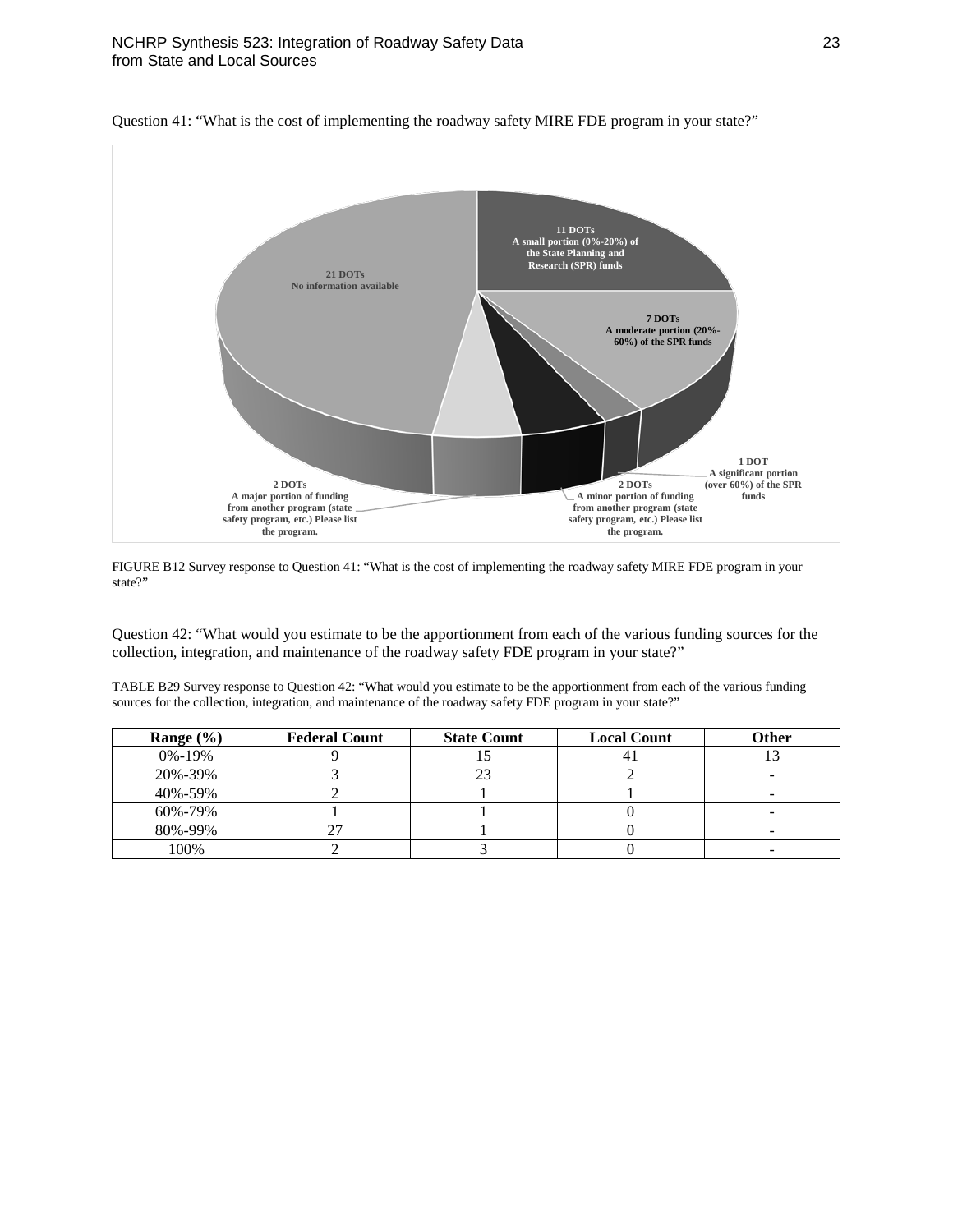

Question 43: "Do you require a funding match from local agencies and, if so, how much? (Select one choice)"

FIGURE B13 Survey response to Question 43: "Do you require a funding match from local agencies and, if so, how much? (Select one choice)"

Question 44: "What are the benefits that your agency has observed regarding the integration of state roadway data within your state DOT? (Check all that apply.)"

TABLE B30 Survey response to Question 44: "What are the benefits that your agency has observed regarding the integration of state roadway data within your state DOT? (Check all that apply.)"

| <b>Number of DOTs</b> | <b>Observed Benefits</b>                                                                                                                                              |
|-----------------------|-----------------------------------------------------------------------------------------------------------------------------------------------------------------------|
| 25                    | Improved project identification and priority setting with a more informed decision making approach<br>(informed and defensible decisions).                            |
| 25                    | Improved levels of roadway safety through the application of a data-driven approach.                                                                                  |
| 23                    | Implementation of various safety analysis tools (e.g., SafetyAnalyst, Highway Safety Manual, etc.) and<br>enhanced program development.                               |
| 22                    | Improved accuracy and integrity of roadway data.                                                                                                                      |
| 18                    | Improved cooperation among DOT departments or divisions and reduction in duplication of efforts.                                                                      |
| 15                    | Consensus on common databases that improve data sharing and facilitate data integrity, consistency,<br>and clarity.                                                   |
| 15                    | More accurate updates on DOT-specific safety performance functions (SPFs) and crash modification<br>factors (CMFs).                                                   |
| 15                    | Improved performance measures in other roadway divisions such as asset management or maintenance<br>office (e.g., sign inventory, pavement inspection process, etc.). |
| 14                    | Improved funding allocations and/or greater fiscal accountability.                                                                                                    |
| 11                    | Improved cooperation among key practitioners (local agencies, tribal nations, etc.) or other stakeholders<br>that results in data completeness.                       |
| 9                     | Improved or enhanced crash site treatments (by allowing dispatchers and EMS to locate exact crash<br>locations).                                                      |
| $\overline{5}$        | Improved project delivery times (including faster processing and turnaround times for data elements).                                                                 |
| 5                     | Decreased costs for project data collection (e.g., lower data acquisition and storage costs).                                                                         |
| 6                     | Benefits not yet observed.                                                                                                                                            |

Question 45: "What are the observed benefits of having local roadway data integrated and maintained in your DOT's system? (Check all that apply.)"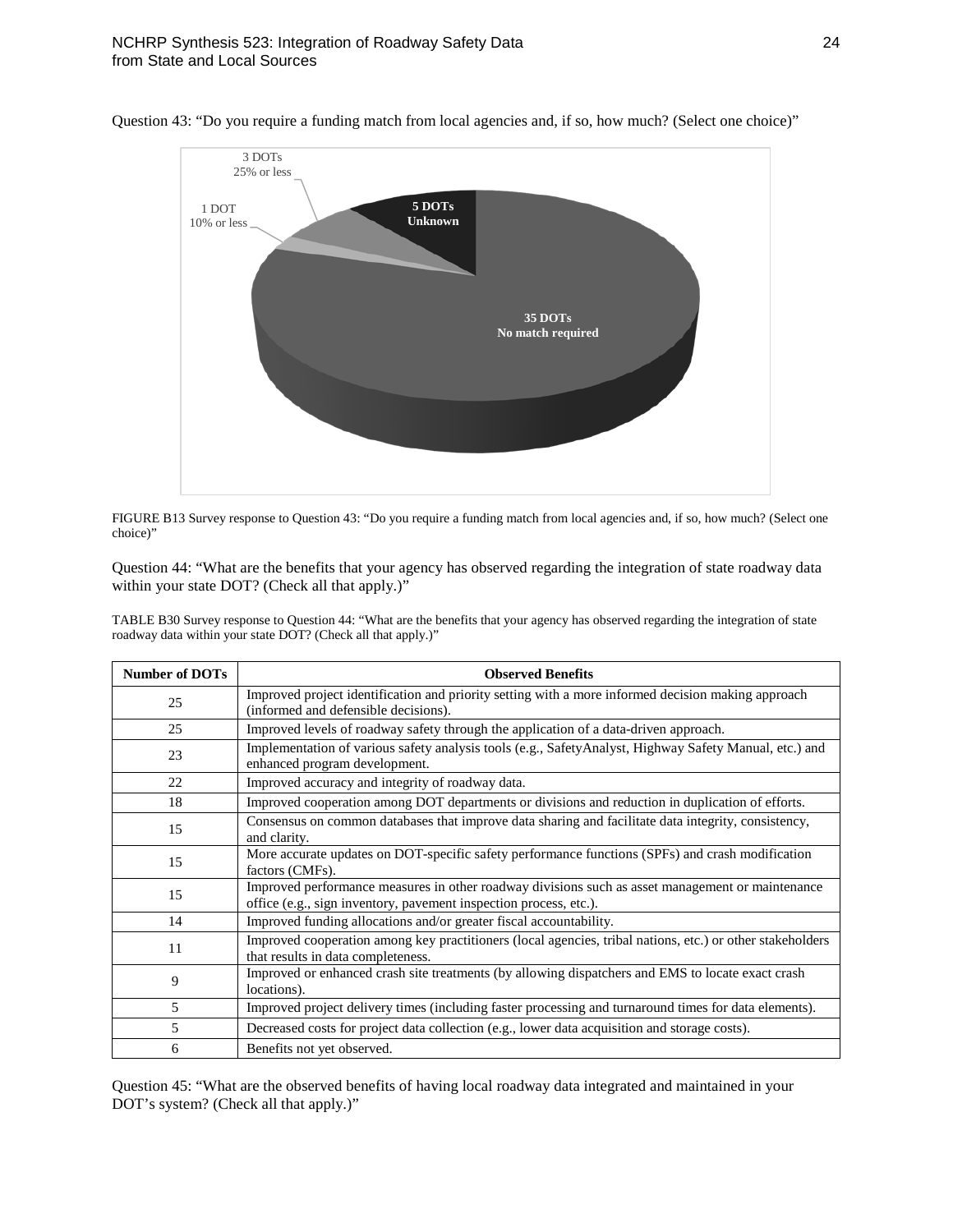TABLE B31 Survey response to Question 45: "What are the observed benefits of having local roadway data integrated and maintained in your DOT's system? (Check all that apply.)"

| <b>Number of DOTs</b> | <b>Observed Benefits</b>                                                                    |
|-----------------------|---------------------------------------------------------------------------------------------|
| 24                    | Improved project identification and priority setting.                                       |
| 23                    | Common database reduces duplication of effort and issues with data accuracy or reliability. |
| 16                    | Improved cooperation with DOT on joint projects.                                            |
| 16                    | Improved access to DOT's MIRE FDE within roadway inventory.                                 |
| 13                    | Improved funding allocation.                                                                |
| 9                     | Benefits not yet observed.                                                                  |
|                       | Improved identification of potentially hazardous locations on roads.                        |
|                       | Improved crash locating.                                                                    |
|                       | More efficient HPMS reporting.                                                              |

Question 46: "What have you observed to be some of the difficulties in terms of the integration and maintenance of roadway safety data in your state? (Check all that apply.)"

TABLE B32 Survey response to Question 46: "What have you observed to be some of the difficulties in terms of the integration and maintenance of roadway safety data in your state? (Check all that apply.)"

| <b>Number of DOTs</b> | <b>Observed Difficulty</b>                                                                                            |
|-----------------------|-----------------------------------------------------------------------------------------------------------------------|
| 34                    | Limited resources (e.g., number of staff dedicated to data integration or maintenance efforts).                       |
| 32                    | Lack of data completeness.                                                                                            |
| 22                    | Lack of funding for data integration effort, maintenance updates, or staff training.                                  |
| 19                    | Lack of data accuracy.                                                                                                |
| 17                    | Lack of compatible databases.                                                                                         |
| 14                    | Inconsistencies in terms of the status of latest data uploads (e.g., timeframe in which data are<br>collected, etc.). |
| 14                    | Inconsistencies in data referencing system (e.g., different projection and coordinated system).                       |
| 10                    | Data security issues (e.g., protected server, access by consultants or other agencies, etc.).                         |
| 8                     | Lack of leadership support, in terms of understanding the importance of data integration and<br>maintenance.          |
| 3                     | No difficulties or minimal difficulties have been observed.                                                           |
|                       | Lack of data understanding and maturity.                                                                              |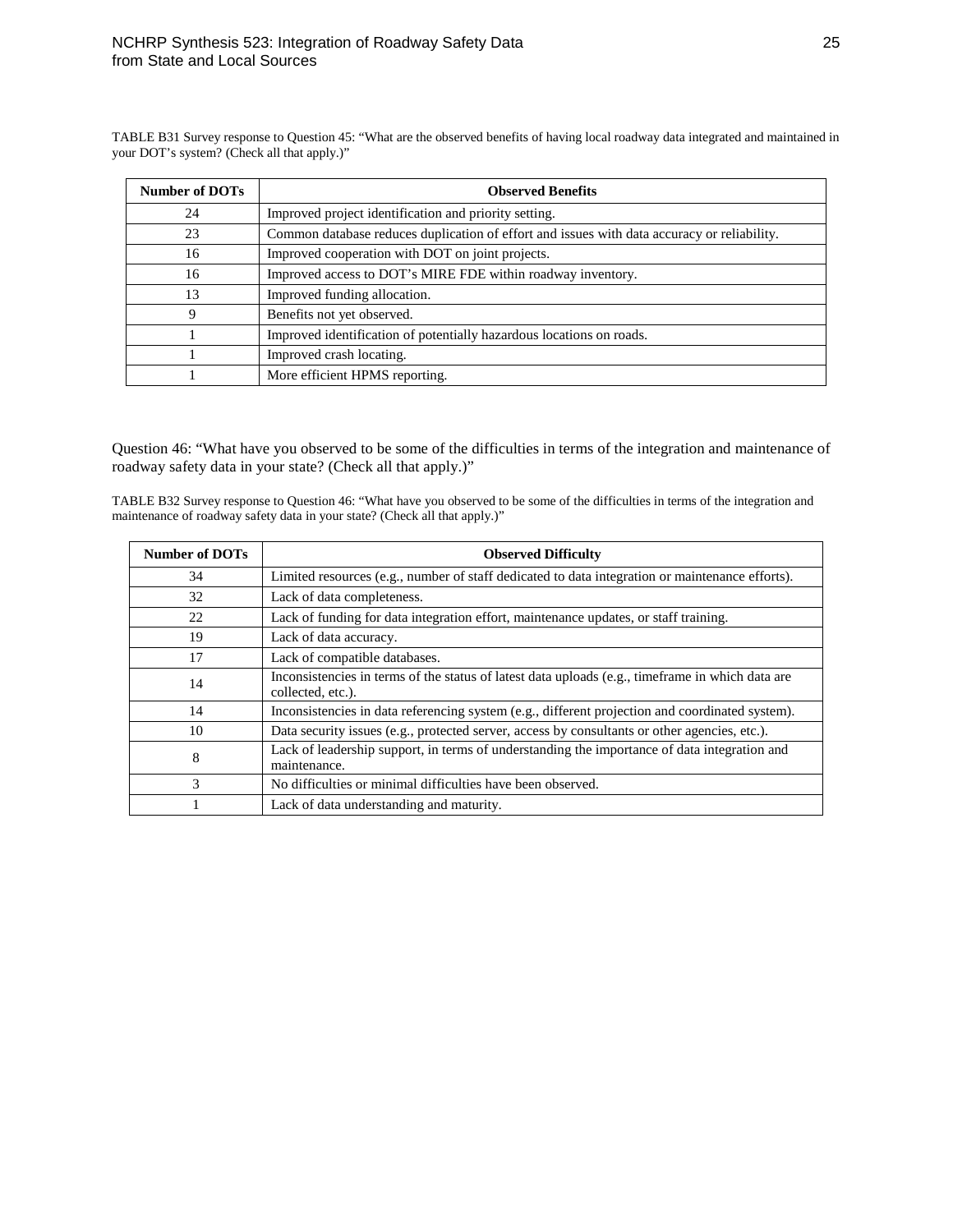Question 47: "What are some of the challenges or lessons learned that your agency has faced in terms of achieving a successful local roadway MIRE FDE data integration in your state? (Check all that apply.)"

TABLE B33 Survey response to Question 47: "What are some of the challenges or lessons learned that your agency has faced in terms of achieving a successful local roadway MIRE FDE data integration in your state? (Check all that apply.)"

| <b>Number of DOTs</b> | <b>Challenge or Lesson Learned</b>                                                                                                             |
|-----------------------|------------------------------------------------------------------------------------------------------------------------------------------------|
| 34                    | Limitations of DOT staff (in terms of number of staff, technical capabilities of staff, etc.).                                                 |
| 30                    | Limitations of local agency resources (e.g., staff, funding, technical capabilities of staff, etc.).                                           |
| 24                    | Funding limitations for the integration of the data, or inconsistent funding for the ongoing maintenance<br>of the data once it is integrated. |
| 20                    | Importance of IT (e.g., relationships with agency, vision, architecture, etc.).                                                                |
| 18                    | Accountability for maintaining the data once it is integrated.                                                                                 |
| 15                    | State agency staff turnover.                                                                                                                   |
| 10                    | Local agency staff turnover.                                                                                                                   |
| 10                    | Support from DOT leadership in terms of mandating emphasis on moving data integration forward.                                                 |